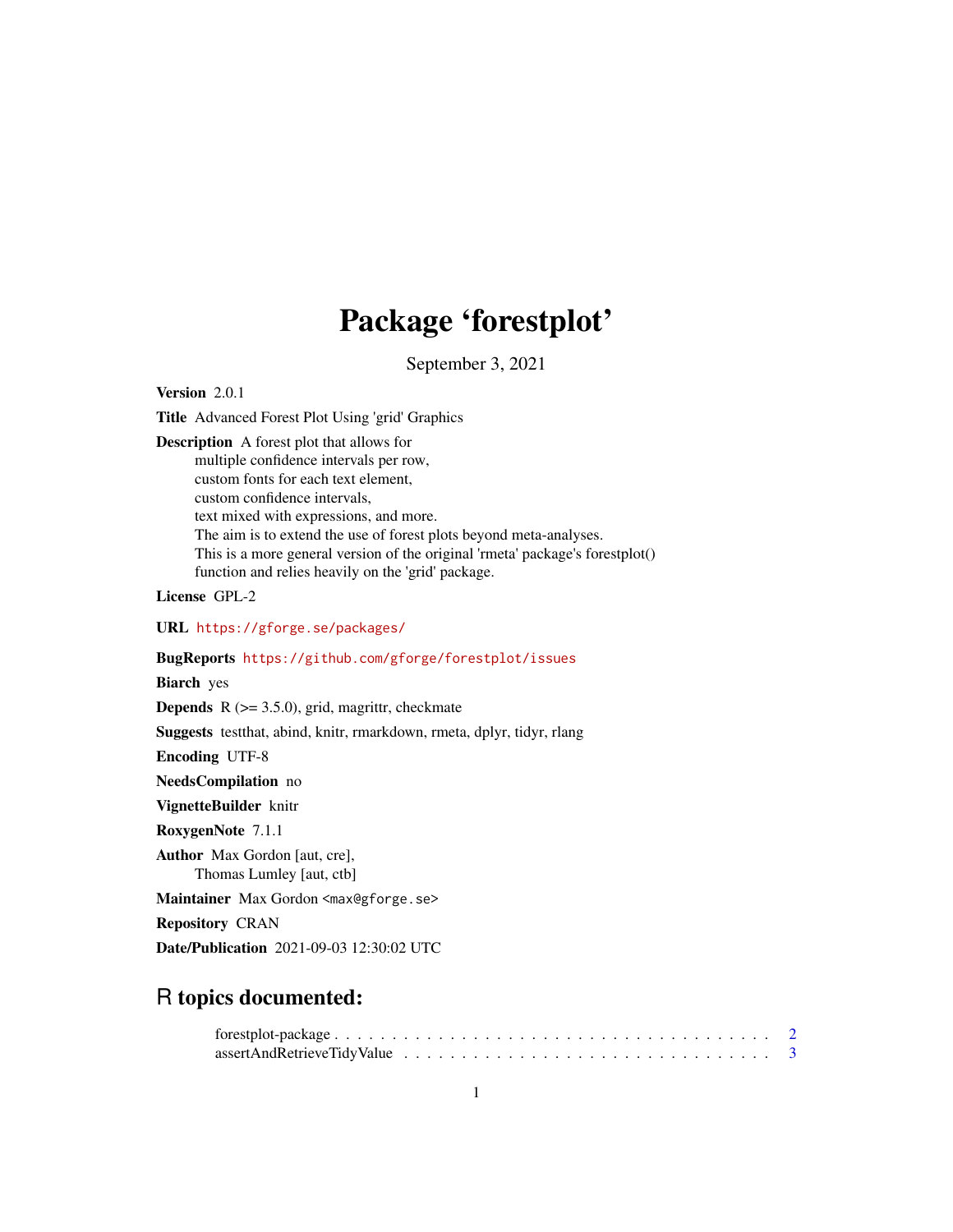# <span id="page-1-0"></span>2 forestplot-package

| Index |                                                                                                                              | 28 |
|-------|------------------------------------------------------------------------------------------------------------------------------|----|
|       |                                                                                                                              |    |
|       |                                                                                                                              |    |
|       |                                                                                                                              |    |
|       |                                                                                                                              |    |
|       |                                                                                                                              |    |
|       |                                                                                                                              |    |
|       | $fpTxtGp 22$                                                                                                                 |    |
|       |                                                                                                                              |    |
|       |                                                                                                                              |    |
|       | $fpDrawNormalCI \dots \dots \dots \dots \dots \dots \dots \dots \dots \dots \dots \dots \dots \dots \dots \dots \dots \dots$ |    |
|       |                                                                                                                              |    |
|       |                                                                                                                              |    |
|       |                                                                                                                              |    |

forestplot-package *Package description*

# Description

The forest plot function, [forestplot](#page-3-1), is a more general version of the original rmeta-packages forestplot implementation. The aim is at using forest plots for more than just meta-analyses.

#### Details

The forestplot:

- 1. Allows for multiple confidence intervals per row
- 2. Custom fonts for each text element
- 3. Custom confidence intervals
- 4. Text mixed with expressions
- 5. Legends both on top/left of the plot and within the graph
- 6. Custom line height including auto-adapt height
- 7. Graph width that auto-adapts
- 8. Flexible arguments
- 9. and more

#### Additional functions

The [getTicks](#page-22-1) tries to format ticks for plots in a nicer way. The major use is for exponential form where ticks are generated using the  $2<sup>n</sup>$  since a doubling is a concept easy to grasp for less mathematical-savvy readers.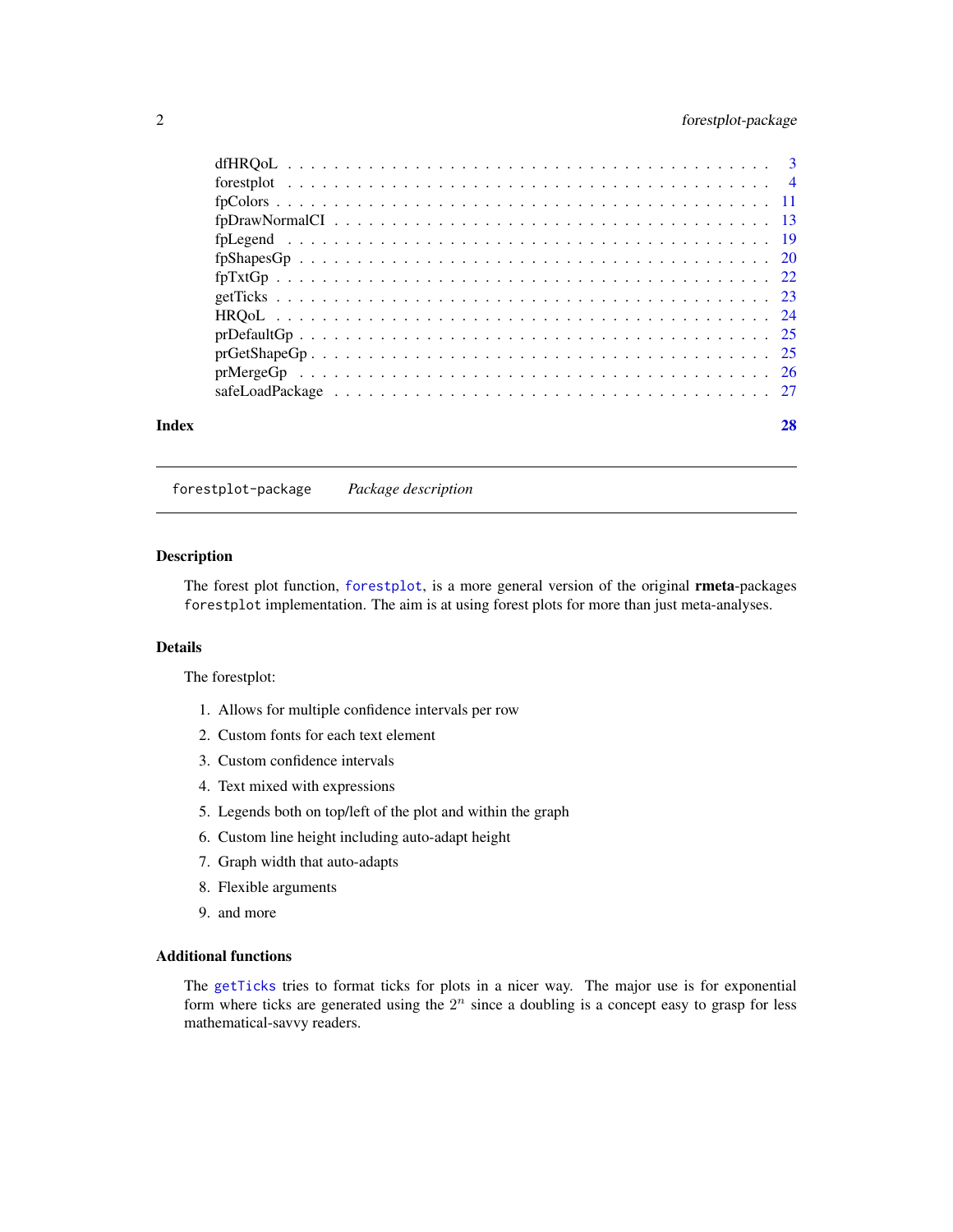<span id="page-2-0"></span>assertAndRetrieveTidyValue

*Retriever of 'tidyselect'*

# Description

As forestpot has evolved we now primarily use 'tidyverse' select style. This function helps with backward compatibility

# Usage

```
assertAndRetrieveTidyValue(
  x,
  value,
 name = deparse(substitute(value)),
  optional = FALSE
)
```
# Arguments

| $\mathsf{X}$ | The data with the potential value |
|--------------|-----------------------------------|
| value        | The value                         |
| name         | The name of the value             |
| optional     | Is the value optional             |

#### Value

value with attribute

dfHRQoL *Regression coefficients and confidence intervals from HRQoL study*

# Description

The data is a dataframe with the Swedish and the Danish coefficients for health related quality of life (HRQoL) 1 year after total hip arthroplasty surgery. The age is modeled as a spline and is therefore presented as a contrast.

#### Author(s)

Max Gordon <max@gforge.se>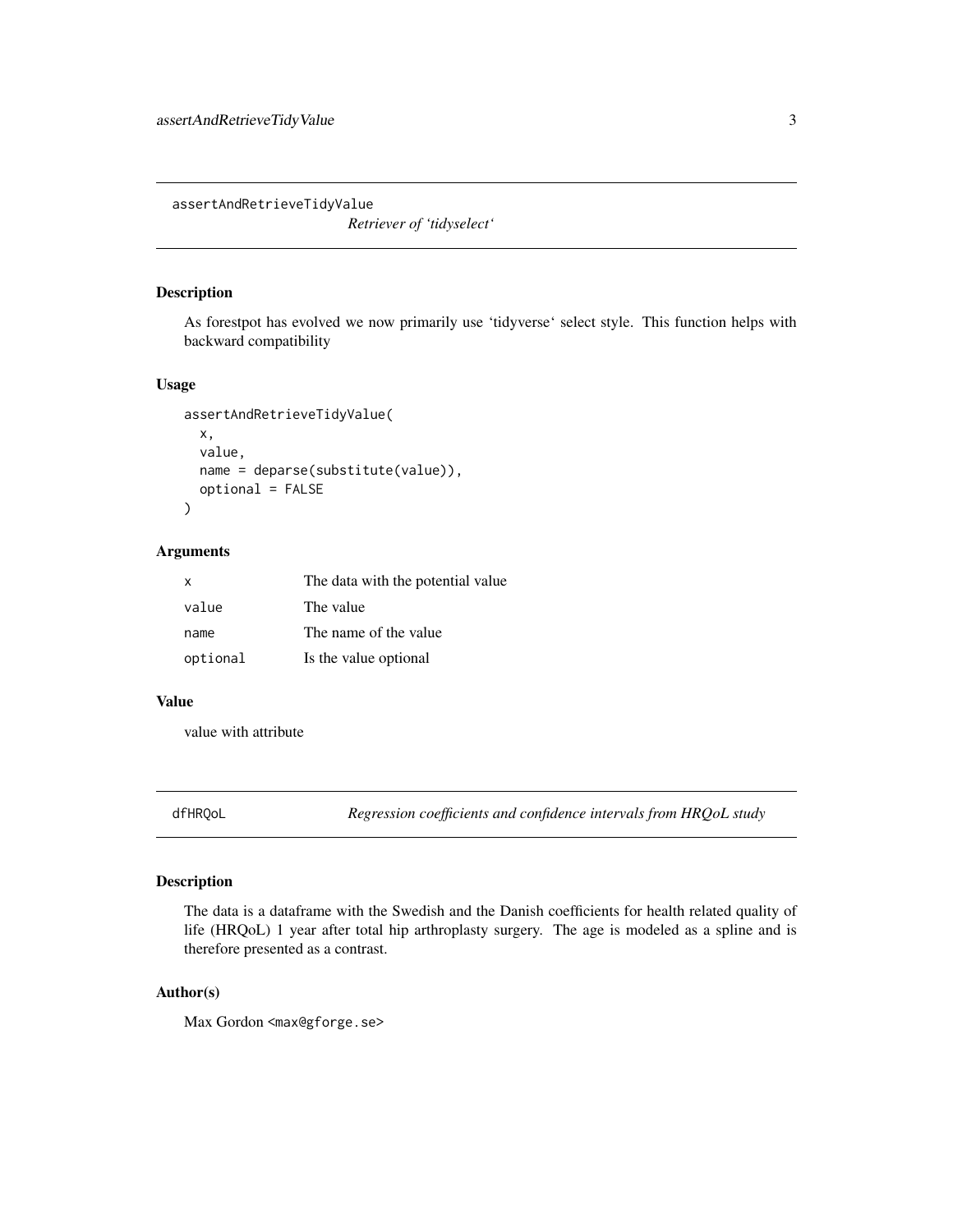<span id="page-3-1"></span><span id="page-3-0"></span>

#### Description

The *forestplot* is based on the rmeta-package's forestplot function. This function resolves some limitations of the original functions such as:

- Adding expressions: Allows use of expressions, e.g. expression(beta)
- Multiple bands: Using multiple confidence bands for the same label
- Autosize: Adapts to viewport (graph) size

### Usage

```
forestplot(...)
## S3 method for class 'data.frame'
forestplot(x, mean, lower, upper, labeltext, is.summary, ...)
## Default S3 method:
forestplot(
  labeltext,
 mean,
 lower,
 upper,
  align,
  is.summary = FALSE,
  graph.pos = "right",hrzl_lines,
  clip = c(-Inf, Inf),xlab = ",
  zero = ifelse(xlog, 1, 0),
  graphwidth = "auto",
  colgap,
  lineheight = "auto",
  line.margin,
  col = fpColors(),
  txt_sp = fpTxtGp(),
  xlog = FALSE,
 xticks,
  xticks.digits = 2,
  grid = FALSE,
  lwd.xaxis,
  lwd.zero,
  lwd.ci,
  lty.ci = 1,
```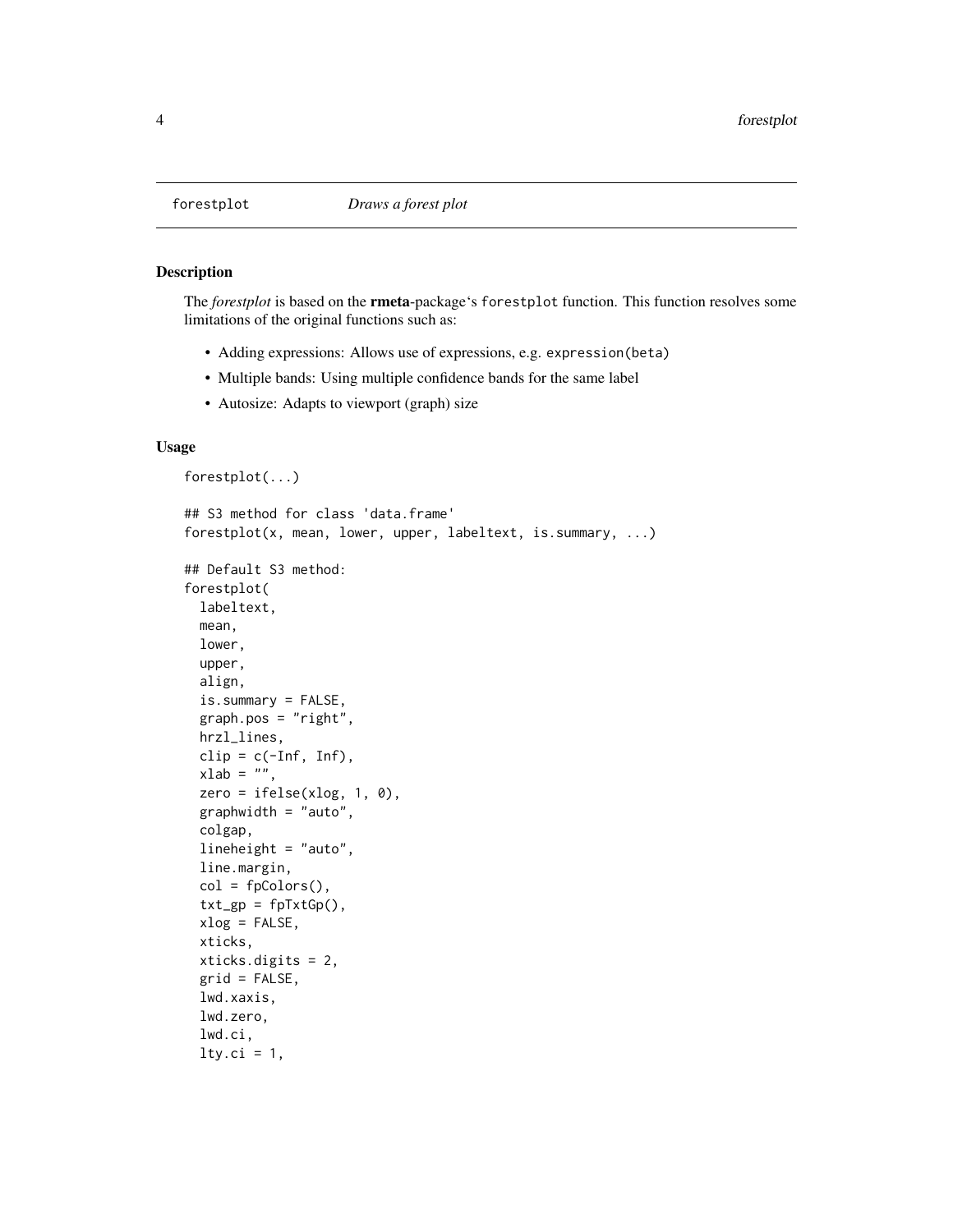#### forestplot 5

```
ci.vertices,
 ci.vertices. height = 0.1,boxsize,
 mar = unit(rep(5, times = 4), "mm"),
 title,
 legend,
 legend_args = fpLegend(),
 new_page = getOption("forestplot_new_page", TRUE),
 fn.ci_norm = fpDrawNormalCI,
 fn.ci_sum = fpDrawSummaryCI,
 fn.legend,
 shapes_gp = fpShapesGp(),
  ...
)
## S3 method for class 'gforge_forestplot'
print(x, \ldots)## S3 method for class 'gforge_forestplot'
plot(x, y, ...)## S3 method for class 'grouped_df'
forestplot(x, labeltext, mean, lower, upper, legend, is.summary, ...)
```
# Arguments

| $\cdots$  | Passed on to the fn.ci_norm and fn.ci_sum arguments                                                                                                                                                                                                                                                                                                                                                                                                                                                                                                                                                                                                                                                                                                                                                                                                                                                                  |
|-----------|----------------------------------------------------------------------------------------------------------------------------------------------------------------------------------------------------------------------------------------------------------------------------------------------------------------------------------------------------------------------------------------------------------------------------------------------------------------------------------------------------------------------------------------------------------------------------------------------------------------------------------------------------------------------------------------------------------------------------------------------------------------------------------------------------------------------------------------------------------------------------------------------------------------------|
| $\times$  | The 'gforge_forestplot' object to be printed                                                                                                                                                                                                                                                                                                                                                                                                                                                                                                                                                                                                                                                                                                                                                                                                                                                                         |
| mean      | The name of the column if using the *dplyr* select syntax - defaults to "mean",<br>else it should be a vector or a matrix with the averages. You can also provide<br>a 2D/3D matrix that is automatically converted to the lower/upper parameters.<br>The values should be in exponentiated form if they follow this interpretation,<br>e.g. use exp(mean) if you have the output from a logistic regression                                                                                                                                                                                                                                                                                                                                                                                                                                                                                                         |
| lower     | The lower bound of the confidence interval for the forestplot, needs to be the<br>same format as the mean.                                                                                                                                                                                                                                                                                                                                                                                                                                                                                                                                                                                                                                                                                                                                                                                                           |
| upper     | The upper bound of the confidence interval for the forestplot, needs to be the<br>same format as the mean.                                                                                                                                                                                                                                                                                                                                                                                                                                                                                                                                                                                                                                                                                                                                                                                                           |
| labeltext | A list, matrix, vector or expression with the names of each row or the name<br>of the column if using the *dplyr* select syntax - defaults to "labeltext". Note<br>that when using 'group_by' a separate labeltext is not allowed. The list should<br>be wrapped in m x n number to resemble a matrix: list(list("rowname<br>1 col 1", "rowname 2 col 1"), list("r1c2", expression(beta)). You can<br>also provide a matrix although this cannot have expressions by design: $matrix(c("rowname$<br>1 col 1", "rowname 2 col 1", "r1c2", "beta"), ncol = 2). Use NA:s for blank<br>spaces and if you provide a full column with NA then that column is a empty col-<br>umn that adds some space. <i>Note</i> : If you do not provide the mean/lower/upper<br>arguments the function expects the label text to be a matrix containing the label-<br>text in the rownames and then columns for mean, lower, and upper. |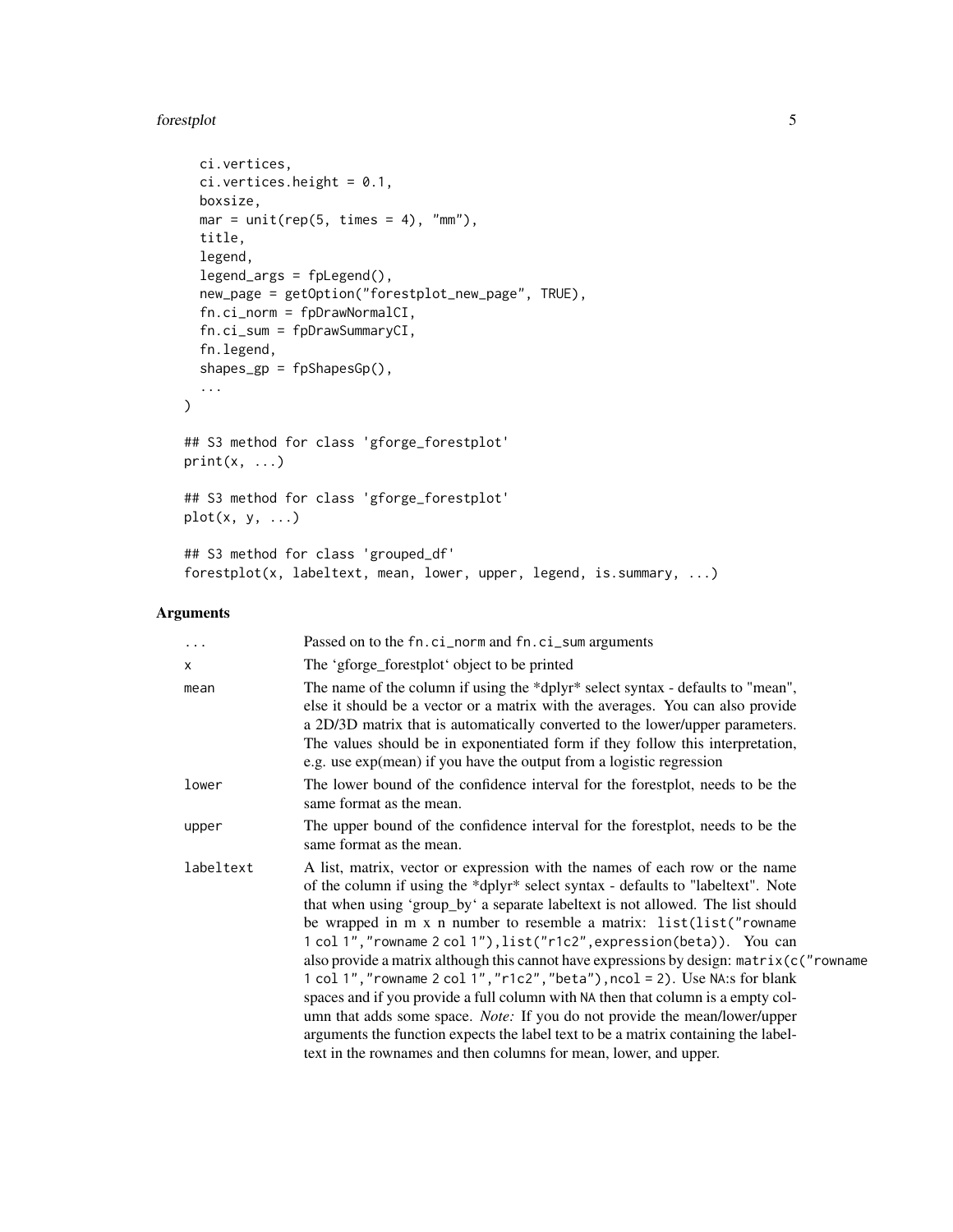<span id="page-5-0"></span>

| is.summary    | A vector indicating by TRUE/FALSE if the value is a summary value which means<br>that it will have a different font-style                                                                                                                                                                                                                                                                                                                                                                                                                                                                                          |
|---------------|--------------------------------------------------------------------------------------------------------------------------------------------------------------------------------------------------------------------------------------------------------------------------------------------------------------------------------------------------------------------------------------------------------------------------------------------------------------------------------------------------------------------------------------------------------------------------------------------------------------------|
| align         | Vector giving alignment $(l,r,c)$ for the table columns                                                                                                                                                                                                                                                                                                                                                                                                                                                                                                                                                            |
| graph.pos     | The position of the graph element within the table of text. The position can be<br>$1-(\text{ncol}(\text{labeltext}) + 1)$ . You can also choose set the position to "left" or<br>"right".                                                                                                                                                                                                                                                                                                                                                                                                                         |
| hrzl_lines    | Add horizontal lines to graph. Can either be TRUE or a list of gpar. See line<br>section below for details.                                                                                                                                                                                                                                                                                                                                                                                                                                                                                                        |
| clip          | Lower and upper limits for clipping confidence intervals to arrows                                                                                                                                                                                                                                                                                                                                                                                                                                                                                                                                                 |
| xlab          | x-axis label                                                                                                                                                                                                                                                                                                                                                                                                                                                                                                                                                                                                       |
| zero          | x-axis coordinate for zero line. If you provide a vector of length 2 it will print a<br>rectangle instead of just a line. If you provide NA the line is suppressed.                                                                                                                                                                                                                                                                                                                                                                                                                                                |
| graphwidth    | Width of confidence interval graph, see unit for details on how to utilize mm<br>etc. The default is auto, that is it uses up whatever space that is left after adjust-<br>ing for text size and legend                                                                                                                                                                                                                                                                                                                                                                                                            |
| colgap        | Sets the gap between columns, defaults to 6 mm but for relative widths. Note<br>that the value should be in unit(,"npc").                                                                                                                                                                                                                                                                                                                                                                                                                                                                                          |
| lineheight    | Height of the graph. By default this is auto and adjusts to the space that is left<br>after adjusting for x-axis size and legend. Sometimes it might be desirable to set<br>the line height to a certain height, for instance if you have several forestplots you<br>may want to standardize their line height, then you set this variable to a certain<br>height, note this should be provided as a unit object. A good option is to set the<br>line height to $unit(2, "cm")$ . A third option is to set line height to "lines" and<br>then you get 50 $%$ more than what the text height is as your line height |
| line.margin   | Set the margin between rows, provided in numeric or unit form. When having<br>multiple confidence lines per row setting the correct margin in order to visually<br>separate rows                                                                                                                                                                                                                                                                                                                                                                                                                                   |
| col           | Set the colors for all the elements. See fpColors for details                                                                                                                                                                                                                                                                                                                                                                                                                                                                                                                                                      |
| $txt_sp$      | Set the fonts etc for all text elements. See fpTxtGp for details                                                                                                                                                                                                                                                                                                                                                                                                                                                                                                                                                   |
| xlog          | If TRUE, x-axis tick marks are to follow a logarithmic scale, e.g. for logistic<br>regressoin (OR), survival estimates (HR), Poisson regression etc. Note: This is<br>an intentional break with the original forestplot function as I've found that<br>exponentiated ticks/clips/zero effect are more difficult to for non-statisticians<br>and there are sometimes issues with rounding the tick marks properly.                                                                                                                                                                                                  |
| xticks        | Optional user-specified x-axis tick marks. Specify NULL to use the defaults, nu-<br>meric(0) to omit the x-axis. By adding a labels-attribute, attr(my_ticks,"labels")<br><- you can dictate the outputted text at each tick. If you specify a boolean<br>vector then ticks indicated with FALSE wont be printed. Note that the labels<br>have to be the same length as the main variable.                                                                                                                                                                                                                         |
| xticks.digits | The number of digits to allow in the x-axis if this is created by default                                                                                                                                                                                                                                                                                                                                                                                                                                                                                                                                          |
| grid          | If you want a discrete gray dashed grid at the level of the ticks you can set<br>this parameter to TRUE. If you set the parameter to a vector of values lines<br>will be drawn at the corresponding positions. If you want to specify the gpar<br>of the lines then either directly pass a gpar object or set the gp attribute e.g.<br>$attr(line\_vector, "gp") < -gpar(lty = 2, col = "red")$                                                                                                                                                                                                                    |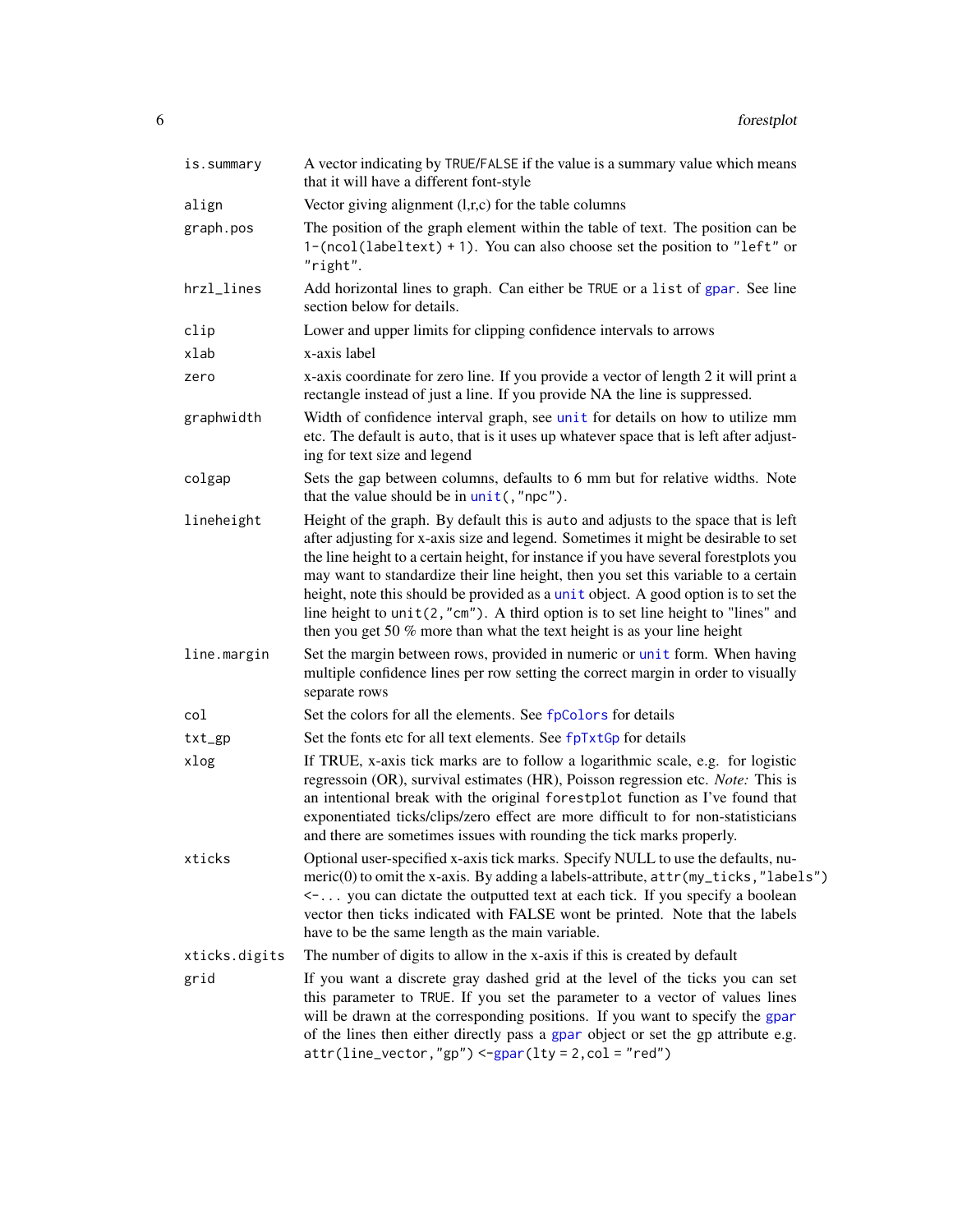#### <span id="page-6-0"></span>forestplot 7

| lwd.xaxis          | lwd for the xaxis, see gpar                                                                                                                                                                                                                                                        |
|--------------------|------------------------------------------------------------------------------------------------------------------------------------------------------------------------------------------------------------------------------------------------------------------------------------|
| lwd.zero           | lwd for the vertical line that gives the no-effect line, see gpar                                                                                                                                                                                                                  |
| lwd.ci             | lwd for the confidence bands, see gpar                                                                                                                                                                                                                                             |
| lty.ci             | Ity for the confidence bands, see gpar                                                                                                                                                                                                                                             |
| ci.vertices        | Set this to TRUE if you want the ends of the confidence intervals to be shaped<br>as a T. This is set default to TRUE if you have any other line type than 1 since<br>there is a risk of a dash occurring at the very end, i.e. showing incorrectly narrow<br>confidence interval. |
| ci.vertices.height |                                                                                                                                                                                                                                                                                    |
|                    | The height hoft the vertices. Defaults to npc units corresponding to 10% of the<br>row height. Note that the arrows correspond to the vertices heights.                                                                                                                            |
| boxsize            | Override the default box size based on precision                                                                                                                                                                                                                                   |
| mar                | A numerical vector of the form c(bottom, left, top, right) of the type unit                                                                                                                                                                                                        |
| title              | The title of the plot if any                                                                                                                                                                                                                                                       |
| legend             | Legend corresponding to the number of bars                                                                                                                                                                                                                                         |
| legend_args        | The legend arguments as returned by the fpLegend function.                                                                                                                                                                                                                         |
| new_page           | If you want the plot to appear on a new blank page then set this to TRUE, by<br>default it is TRUE. If you want to change this behavior for all plots then set the<br>options(forestplot_new_page = FALSE)                                                                         |
| fn.ci_norm         | You can specify exactly how the line with the box is drawn for the normal (i.e.<br>non-summary) confidence interval by changing this parameter to your own func-<br>tion or some of the alternatives provided in the package. It defaults to the box<br>function fpDrawNormalCI    |
| fn.ci_sum          | Same as previous argument but for the summary outputs and it defaults to fpDrawSummaryCI.                                                                                                                                                                                          |
| fn.legend          | What type of function should be used for drawing the legends, this can be a list<br>if you want different functions. It defaults to a box if you have anything else<br>than a single function or the number of columns in the mean argument                                        |
| shapes_gp          | Sets graphical parameters (squares and lines widths, styles, etc.) of all shapes<br>drawn (squares, lines, diamonds, etc.). This overrides col, lwd. xaxis, lwd. zero,<br>lwd.ci and lty.ci.                                                                                       |
| У                  | Ignored                                                                                                                                                                                                                                                                            |
|                    |                                                                                                                                                                                                                                                                                    |

# Details

See vignette("forestplot") for details.

# Value

NULL

# Multiple bands

Using multiple bands, i.e. multiple lines, per variable can be interesting when you want to compare different outcomes. E.g. if you want to compare survival specific to heart disease to overall survival for smoking it may be useful to have two bands on top of each other. Another useful implementation is to show crude and adjusted estimates as separate bands.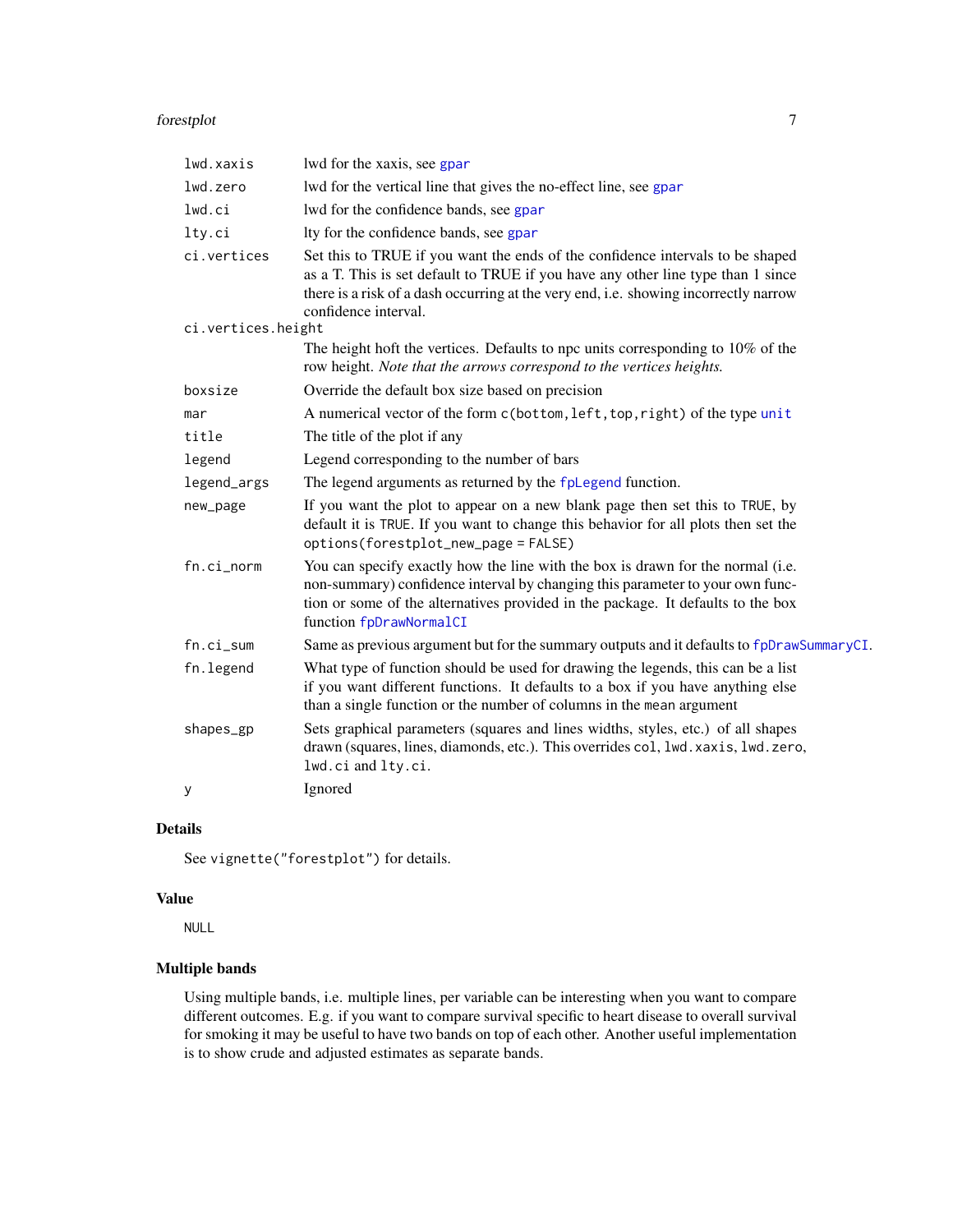#### <span id="page-7-0"></span>Horizontal lines

The argument hrzl\_lines can be either TRUE or a list with [gpar](#page-0-0) elements:

- TRUEA line will be added based upon the is.summary rows. If the first line is a summary it
- [gpar](#page-0-0)The same as above but the lines will be formatted according to the [gpar](#page-0-0) element
- listThe list must either be numbered, i.e. list( $"2" = gpar(lty = 1)$ ), or have the same length as the  $NROW(mean) + 1$ . If the list is numbered the numbers should not exceed the NROW(mean) + 1. The no. *1 row designates the top*, i.e. the line above the first row, all other correspond to *the row below*. Each element in the list needs to be TRUE, NULL, or [gpar](#page-0-0) element. The TRUE defaults to a standard line, the NULL skips a line, while [gpar](#page-0-0) corresponds to the fully customized line. Apart from allowing standard [gpar](#page-0-0) line descriptions, lty, lwd, col, and more you can also specify gpar(columns =  $c(1:3,5)$ ) if you for instance want the line to skip a column.

# Known issues

The x-axis does not entirely respect the margin. Autosizing boxes is not always the best option, try to set these manually as much as possible.

#### API-changes from rmeta-package's forestplot

- xlog: The xlog outputs the axis in log() format but the input data should be in antilog/exp format
- col: The corresponding function is [fpColors](#page-10-1) for this package

#### Author(s)

Max Gordon, Thomas Lumley

#### See Also

Other forestplot functions: [fpColors\(](#page-10-1)), [fpDrawNormalCI\(](#page-12-1)), [fpLegend\(](#page-18-1)), [fpShapesGp\(](#page-19-1))

#### Examples

```
#############################################
# Simple examples of how to do a forestplot #
#############################################
ask \leq par(ask = TRUE)
# A basic example, create some fake data
row_names <- list(list("test = 1", expression(test >= 2)))
test_data <- data.frame(
 coef = c(1.59, 1.24),
 low = c(1.4, 0.78),
 high = c(1.8, 1.55)\lambdatest_data %>%
```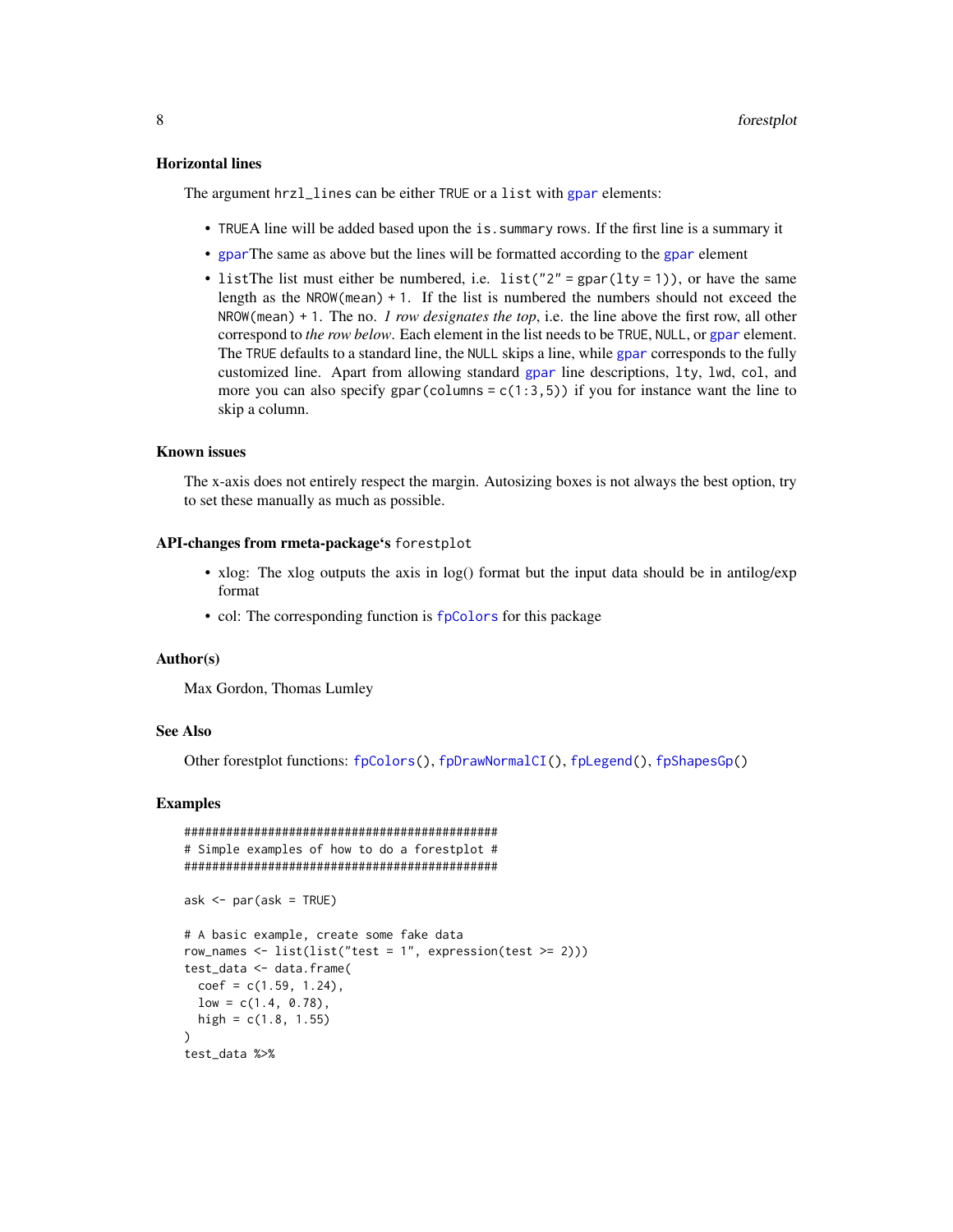#### forestplot 9

```
forestplot(labeltext = row_names,
            mean = coef,lower = low,upper = high,zero = 1,
             cex = 2,
             lineheight = "auto",
             xlab = "Lab axis txt")
# Print two plots side by side using the grid
# package's layout option for viewports
grid.newpage()
pushViewport(viewport(layout = grid.layout(1, 2)))
pushViewport(viewport(layout.pos.col = 1))
test_data %>%
 forestplot(labeltext = row_names,
            mean = coef,lower = low,
            upper = high,zero = 1,
             cex = 2,
             lineheight = "auto",
            xlab = "Lab axis txt",
             new_page = FALSE)
popViewport()
pushViewport(viewport(layout.pos.col = 2))
test_data %>%
 forestplot(labeltext = row_names,
            mean = coef,lower = low,
            upper = high,
             zero = 1,
             cex = 2,
             lineheight = "auto",
             xlab = "Lab axis txt",
             new_page = FALSE)
popViewport(2)
# An advanced test
library(dplyr)
library(tidyr)
test_data <- data.frame(id = 1:4,
                        coef1 = c(1, 1.59, 1.3, 1.24),
                        coef2 = c(1, 1.7, 1.4, 1.04),low1 = c(1, 1.3, 1.1, 0.99),
                        low2 = c(1, 1.6, 1.2, 0.7),
                        high1 = c(1, 1.94, 1.6, 1.55),
                        high2 = c(1, 1.8, 1.55, 1.33))
# Convert into dplyr formatted data
out_data <- test_data %>%
 pivot_longer(cols = everything() & -id) %>%
```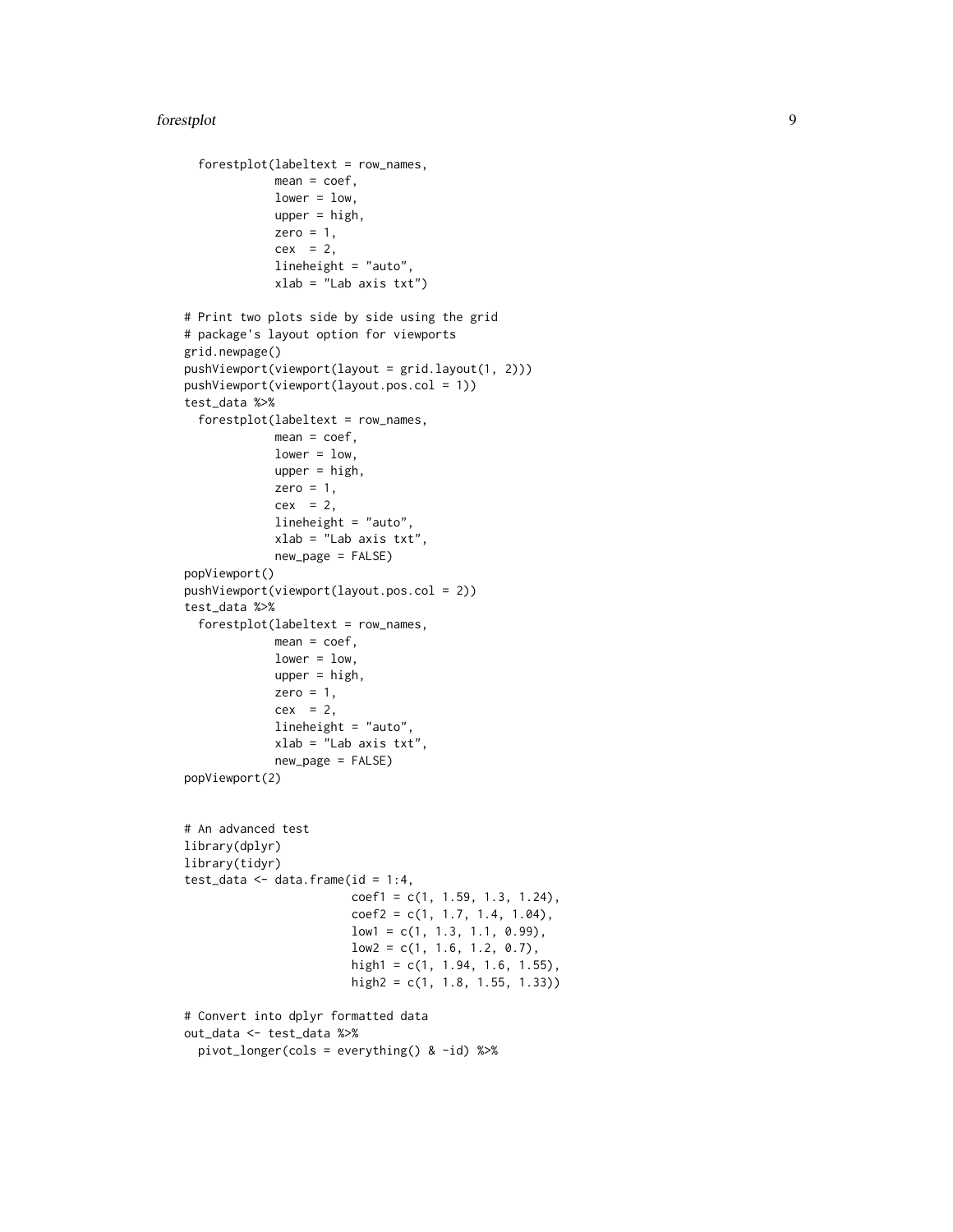```
mutate(group = gsub("(.+)([12])$", "\\2", name),
         name = gsub("(.+)([12])$", "\\1", name)) %>%
  pivot_wider() %>%
  group_by(group)
col_no <- grep("coef", colnames(test_data))
row_names <- list(
  list("Category 1", "Category 2", "Category 3", expression(Category >= 4)),
  list(
    "ref",
    substitute(
      expression(bar(x) == val),
      list(val = round(rowMeans(test_data[2, col_no]), 2))
   ),
    substitute(
      expression(bar(x) == val),
      list(val = round(rowMeans(test_data[3, col_no]), 2))
   ),
    substitute(
      expression(bar(x) == val),
      list(val = round(rowMeans(test_data[4, col_no]), 2))
   \lambda)
\mathcal{L}out_data %>%
  forestplot(mean = coef,
             lower = low,upper = high,
             labeltext = row_names,
             title = "Cool study",
             zero = c(0.98, 1.02),
             grid = structure(c(2^*-.5, 2^*..5),
                              gp = gpar(col = "steelblue", lty = 2)),
             boxsize = 0.25,
             col = fpColors(
               box = c("royalblue", "gold"),
               line = c("darkblue", "orange"),
               summary = c("darkblue", "red")
             ),
             xlab = "The estimates",
             new_page = TRUE,
             legend = c("Treatment", "Placebo"),
             legend_args = fpLegend(
               pos = list("topright"),
               title = "Group",
               r = unit(.1, "s npc"),gp = gpar(col = "#CCCCCC", lwd = 1.5)))
```

```
# An example of how the exponential works
test_data <- data.frame(coef = c(2.45, 0.43),
```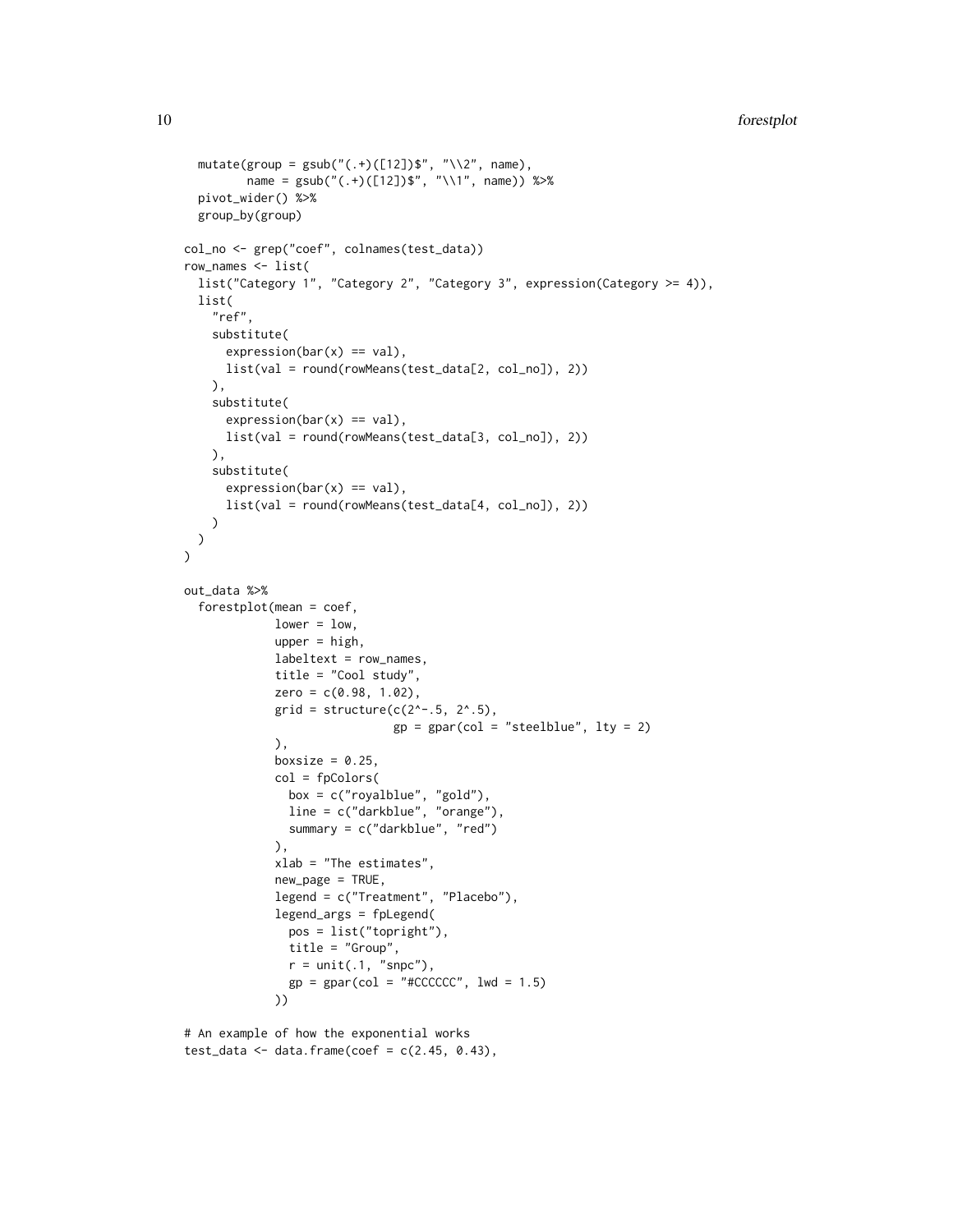```
low = c(1.5, 0.25),
                        high = c(4, 0.75),
                        boxsize = c(0.25, 0.25)row_names <- cbind(
  c("Name", "Variable A", "Variable B"),
  c("HR", test_data$coef)
\lambdatest_data <- rbind(rep(NA, 3), test_data)
forestplot(
  labeltext = row_names,
  test_data[, c("coef", "low", "high")],
  is.summary = c(TRUE, FALSE, FALSE),
  boxsize = test_data$boxsize,
  zero = 1,
  xlog = TRUE,
  col = fpColors(lines = "red", box = "darkred"))
# An example using shapes_gp
forestplot(
  labeltext = cbind(Author = c("Smith et al", "Smooth et al", "Al et al")),
  mean = cbind(1:3, 1.5:3.5),
  lower = child(0:2, 0.5:2.5),
  upper = cbind(4:6, 5.5:7.5),
  is.summary = c(FALSE, FALSE, TRUE),
  shapes_gp = fpShapesGp(
   default = gpar(lineend = "square", linejoin = "mitre", lwd = 3, col = "pink"),
   box = gpar(fill = "black", col = "red"), # only one parameterlines = list( # as many parameters as CI
      gpar(lwd = 10), gpar(lwd = 5),
     gpar(), gpar(),
     gpar(lwd = 2), gpar(lwd = 1)),
    summary = list( # as many parameters as band per label
      gpar(fill = "violet", col = "gray", lw = 10),gpar(fill = "orange", col = "gray", lw = 10))
  ),
  vertices = TRUE
\mathcal{L}par(ask = ask)# See vignette for a more detailed description
# vignette("forestplot", package="forestplot")
```
<span id="page-10-1"></span>fpColors *A function for the color elements used in forestplot()*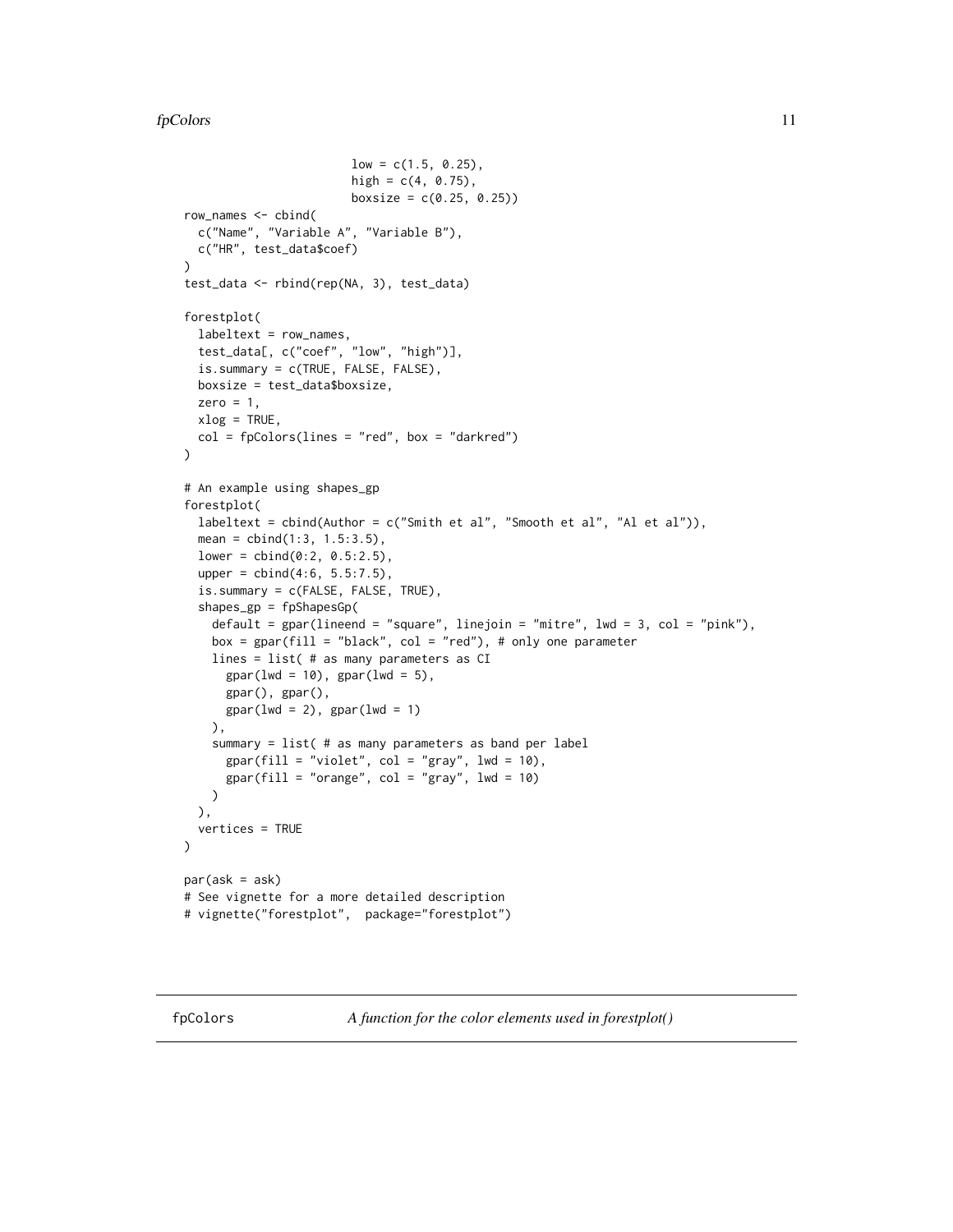# Description

This function encapsulates all the colors that are used in the [forestplot](#page-3-1) function. As there are plenty of color options this function gathers them all in one place.

#### Usage

```
fpColors(
  all.elements,
  box = "black",lines = "gray",summary = "black",
  zero = "lightgray",
  text = "black",axes = "black",
  hrz_lines = "black"
\lambda
```
# Arguments

| all.elements | A color for all the elements. If set to NULL then it's set to the par("fg") color |
|--------------|-----------------------------------------------------------------------------------|
| box          | The color of the box indicating the estimate                                      |
| lines        | The color of the confidence lines                                                 |
| summary      | The color of the summary                                                          |
| zero         | The color of the zero line                                                        |
| text         | The color of the text                                                             |
| axes         | The color of the x-axis at the bottom                                             |
| hrz_lines    | The color of the horizontal lines                                                 |

# Details

Further customization of non-text elements can be performed with [fpShapesGp](#page-19-1) passed as shapes\_gp parameter to [forestplot](#page-3-1). The fpColors function is kept for backwards compatibility.

If you have several values per row in a forestplot you can set a color to a vector where the first value represents the first line/box, second the second line/box etc. The vectors are only valid for the box \& lines options.

This function is a copy of the [meta.colors](#page-0-0) function in the **rmeta** package.

## Value

list A list with the elements:

| box     | the color of the box/marker         |
|---------|-------------------------------------|
| lines   | the color of the lines              |
| summary | the color of the summary            |
| zero    | the color of the zero vertical line |
| text    | the color of the text               |
| axes    | the color of the axes               |

<span id="page-11-0"></span>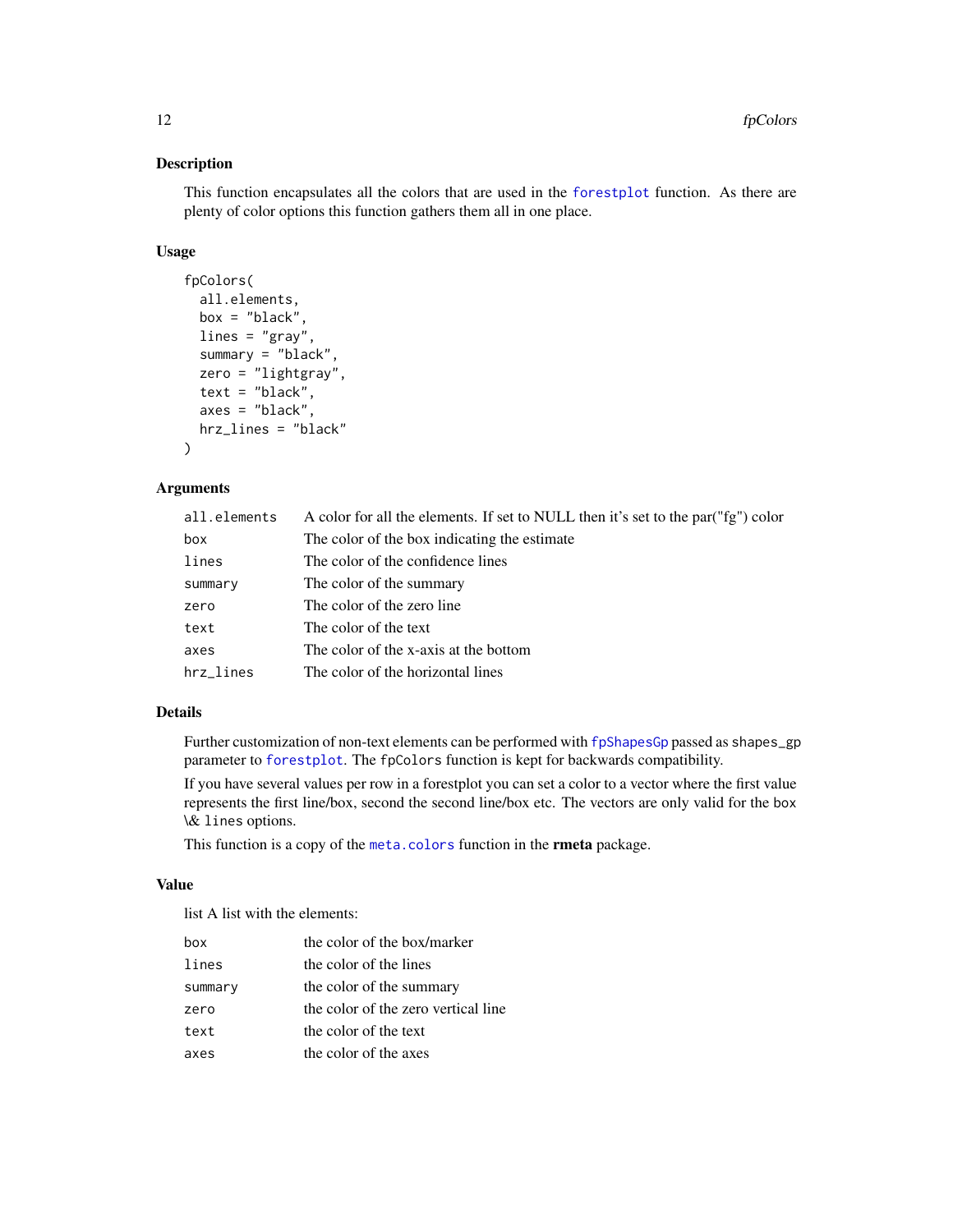### <span id="page-12-0"></span>Author(s)

Max Gordon, Thomas Lumley

### See Also

Other forestplot functions: [forestplot\(](#page-3-1)), [fpDrawNormalCI\(](#page-12-1)), [fpLegend\(](#page-18-1)), [fpShapesGp\(](#page-19-1))

#### Examples

```
ask <- par(ask = TRUE)
# An example of how the exponential works
test_data <- data.frame(
  coef = c(2.45, 0.43),
  low = c(1.5, 0.25),
  high = c(4, 0.75),
  boxsize = c(0.5, 0.5))
row_names <- cbind(
  c("Name", "Variable A", "Variable B"),
  c("HR", test_data$coef)
\lambdatest_data <- rbind(rep(NA, 3), test_data)
forestplot(
  labeltext = row_names,
  test_data[, c("coef", "low", "high")],
  is.summary = c(TRUE, FALSE, FALSE),
  boxsize = test_data$boxsize,
  zero = 1,
  xlog = TRUE,
  col = fpColors(lines = "#990000", box = "#660000", zero = "darkblue")new_page = TRUE
)
par(ask = ask)
```
<span id="page-12-1"></span>fpDrawNormalCI *Draw standard confidence intervals*

# <span id="page-12-2"></span>Description

A function that is used to draw the different confidence intervals for the non-summary lines. Use the fpDrawNormalCI function as a template if you want to make your own funky line + marker.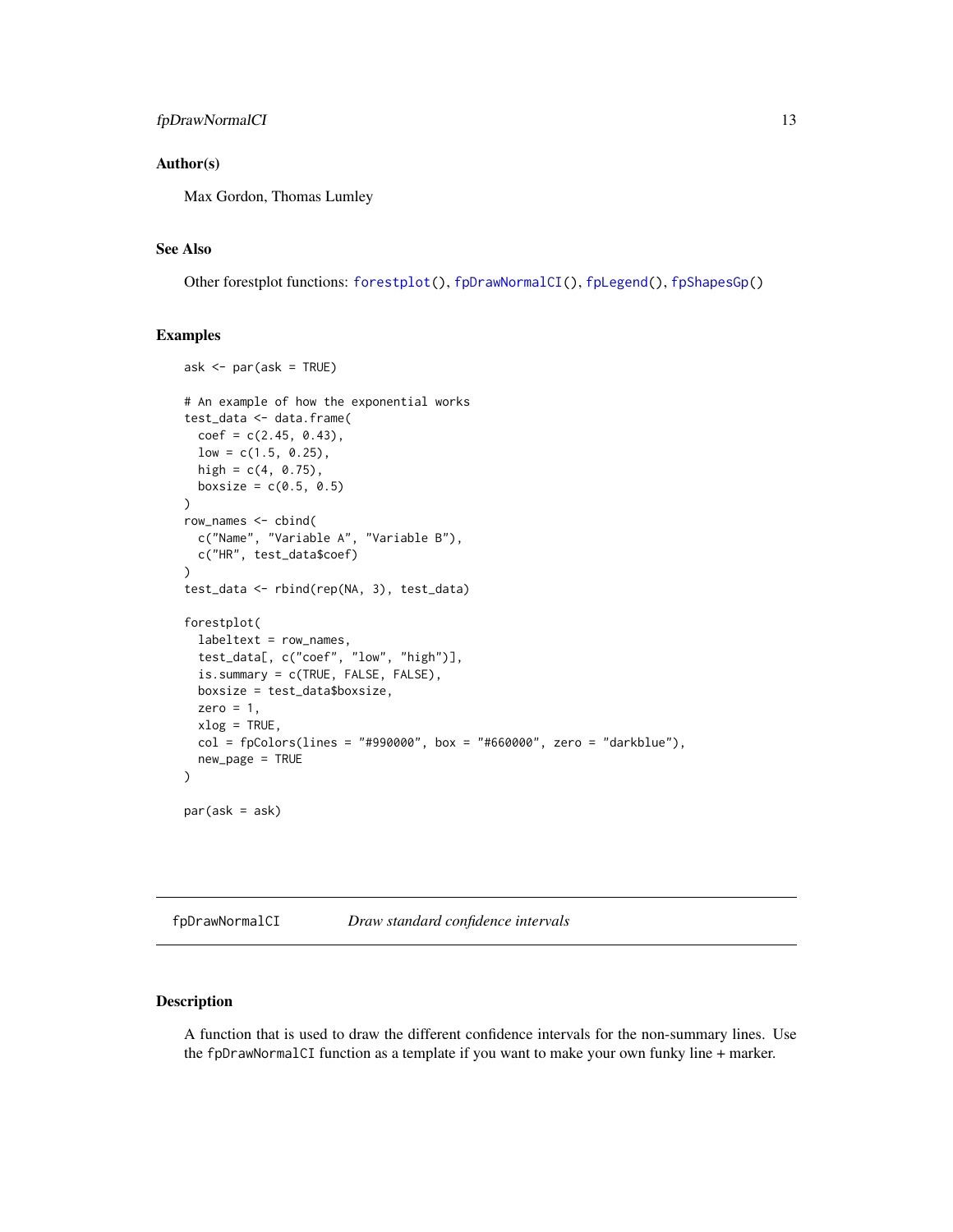# Usage

```
fpDrawNormalCI(
  lower_limit,
  estimate,
  upper_limit,
  size,
 y.offset = 0.5,
 clr.line,
  clr.marker,
  lwd,
  lty = 1,
  vertices,
  vertices.height = 0.1,
  shapes_gp = fpShapesGp(),
  shape_coordinates = structure(c(1, 1), max.coords = c(1, 1)),
  ...
)
fpDrawDiamondCI(
  lower_limit,
  estimate,
  upper_limit,
  size,
  y.offset = 0.5,
 clr.line,
 clr.marker,
  lwd,
  lty = 1,
  vertices,
  vertices.height = 0.1,
  shapes_gp = fpShapesGp(),
  shape_coordinates = structure(c(1, 1), max.coords = c(1, 1)),
  ...
\mathcal{L}fpDrawCircleCI(
  lower_limit,
  estimate,
  upper_limit,
  size,
 y.offset = 0.5,
 clr.line,
  clr.marker,
  lwd,
  lty = 1,
  vertices,
  vertices.height = 0.1,
  shapes_gp = fpShapesGp(),
```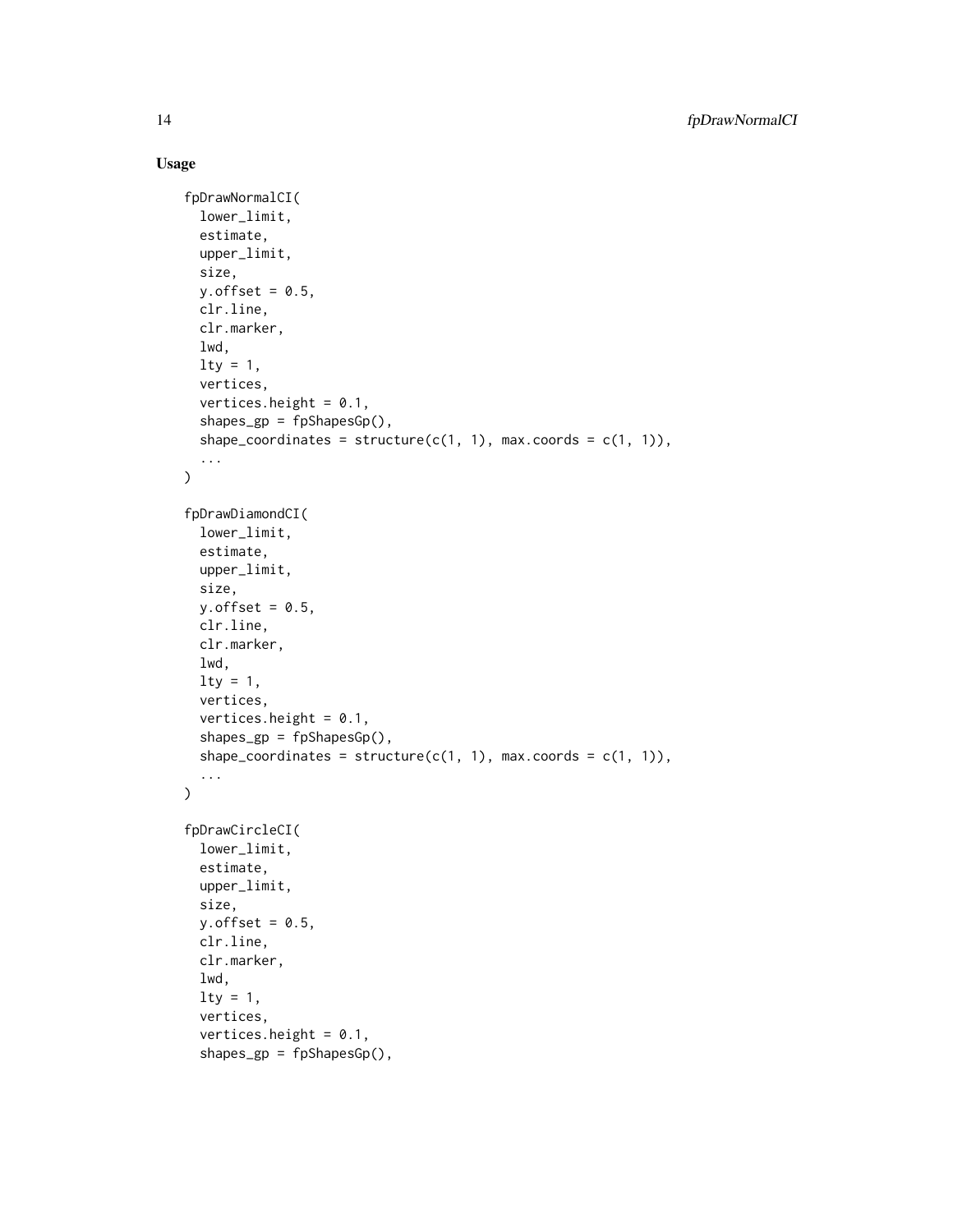```
shape_coordinates = structure(c(1, 1), max.coords = c(1, 1)),
  ...
\lambdafpDrawPointCI(
  lower_limit,
  estimate,
 upper_limit,
  size,
 y.offset = 0.5,
 clr.line,
 clr.marker,
 lwd,
  lty = 1,
  vertices,
  vertices.height = 0.1,
 pch = 1,
  shapes_gp = fpShapesGp(),
  shape_coordinates = structure(c(1, 1), max.coords = c(1, 1)),
  ...
\mathcal{L}fpDrawSummaryCI(
  lower_limit,
  estimate,
 upper_limit,
  size,
  col,
 y.offset = 0.5,
  shapes_gp = fpShapesGp(),
  shape_coordinates = structure(c(1, 1), max.coords = c(1, 1)),
  ...
\mathcal{L}fpDrawBarCI(
  lower_limit,
  estimate,
 upper_limit,
  size,
  col,
 y.offset = 0.5,
  shapes_gp = fpShapesGp(),
  shape_coordinates = structure(c(1, 1), max.coords = c(1, 1)),
  ...
)
```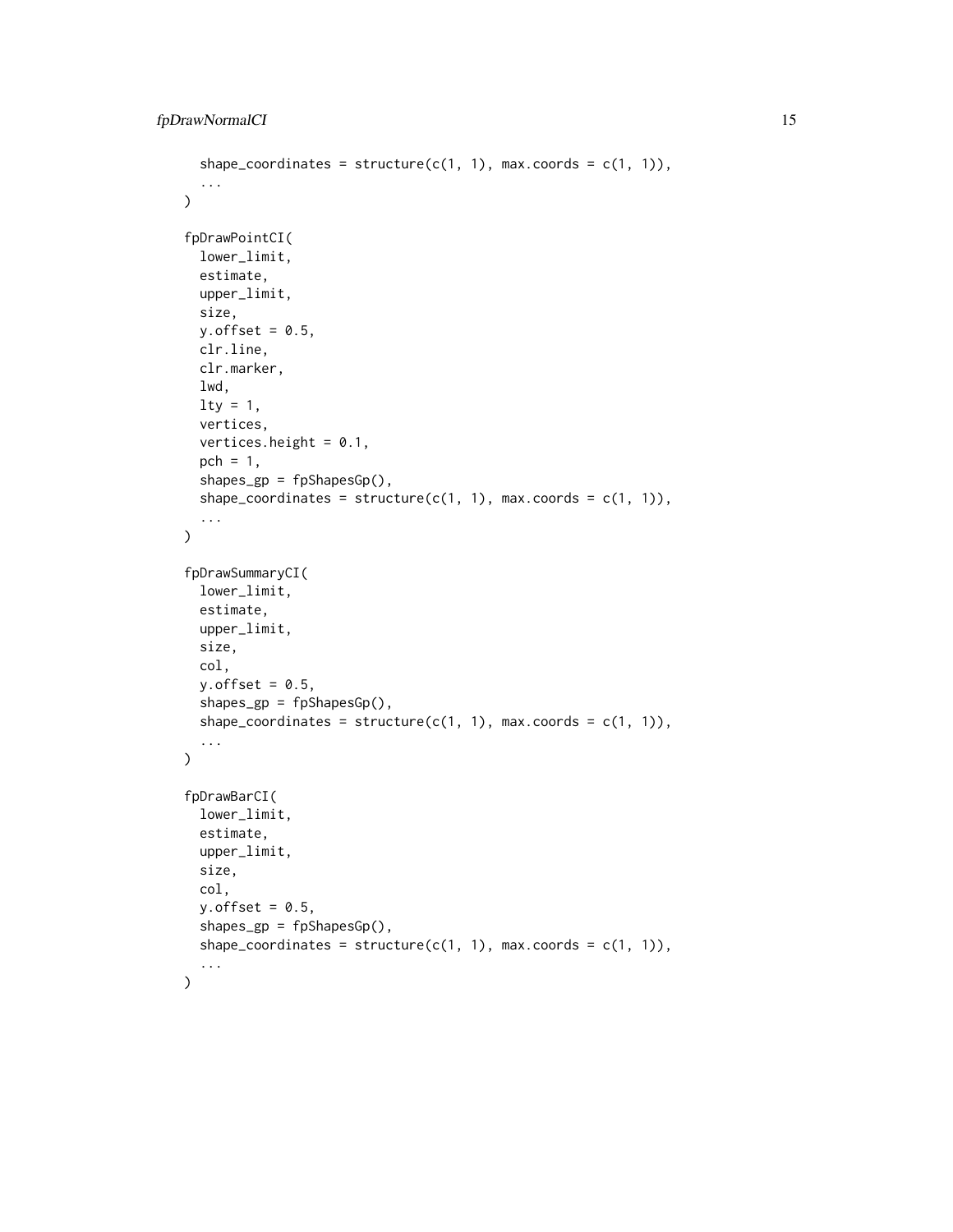# <span id="page-15-0"></span>Arguments

| lower_limit       | The lower limit of the confidence line. A native numeric variable that can actu-<br>ally be outside the boundaries. If you want to see if it is outside then convert it to<br>'npc' and see if the value ends up more than 1 or less than 0. Here's how you do<br>the conversion: convertX(unit(upper_limit,"native"),"npc", valueOnly<br>= TRUE) and the convertX together with unit is needed to get the right values<br>while you need to provide the valueOnly as you cannot compare a unit object. |
|-------------------|---------------------------------------------------------------------------------------------------------------------------------------------------------------------------------------------------------------------------------------------------------------------------------------------------------------------------------------------------------------------------------------------------------------------------------------------------------------------------------------------------------|
| estimate          | The estimate indicating the placement of the actual box. Note, this can also<br>be outside bounds and is provided in a numeric format the same way as the<br>lower_limit.                                                                                                                                                                                                                                                                                                                               |
| upper_limit       | The upper limit of the confidence line. See lower_limit for details.                                                                                                                                                                                                                                                                                                                                                                                                                                    |
| size              | The actual size of the box/diamond/marker. This provided in the 'snpc' format<br>to generate a perfect marker. Although you can provide it alternative units as<br>well, this is useful for the legends to work nicely.                                                                                                                                                                                                                                                                                 |
| y.offset          | If you have multiple lines they need an offset in the y-direction.                                                                                                                                                                                                                                                                                                                                                                                                                                      |
| clr.line          | The color of the line.                                                                                                                                                                                                                                                                                                                                                                                                                                                                                  |
| clr.marker        | The color of the estimate marker                                                                                                                                                                                                                                                                                                                                                                                                                                                                        |
| lwd               | Line width, see gpar                                                                                                                                                                                                                                                                                                                                                                                                                                                                                    |
| lty               | Line type, see gpar                                                                                                                                                                                                                                                                                                                                                                                                                                                                                     |
| vertices          | Set this to TRUE if you want the ends of the confidence intervals to be shaped<br>as a T. This is set default to TRUE if you have any other line type than 1 since<br>there is a risk of a dash occurring at the very end, i.e. showing incorrectly narrow<br>confidence interval.                                                                                                                                                                                                                      |
| vertices.height   |                                                                                                                                                                                                                                                                                                                                                                                                                                                                                                         |
|                   | The height hoft the vertices. Defaults to npc units corresponding to 10% of the<br>row height.                                                                                                                                                                                                                                                                                                                                                                                                          |
| shapes_gp         | A set of graphical parameters of class fpShapesGp                                                                                                                                                                                                                                                                                                                                                                                                                                                       |
| shape_coordinates |                                                                                                                                                                                                                                                                                                                                                                                                                                                                                                         |
|                   | A vector of length 2 the label (first item of the vector) and the band (second item<br>of the vector) of the confidence interval. This is used together with shapes_gp<br>to retrieve graphical parameters for that item.                                                                                                                                                                                                                                                                               |
| $\cdots$          | Allows additional parameters for sibling functions                                                                                                                                                                                                                                                                                                                                                                                                                                                      |
| pch               | Type of point see grid. points for details                                                                                                                                                                                                                                                                                                                                                                                                                                                              |
| col               | The color of the summary object                                                                                                                                                                                                                                                                                                                                                                                                                                                                         |
|                   |                                                                                                                                                                                                                                                                                                                                                                                                                                                                                                         |

# Value

void The function outputs the line using grid compatible functions and does not return anything.

# Author(s)

Max Gordon, Thomas Lumley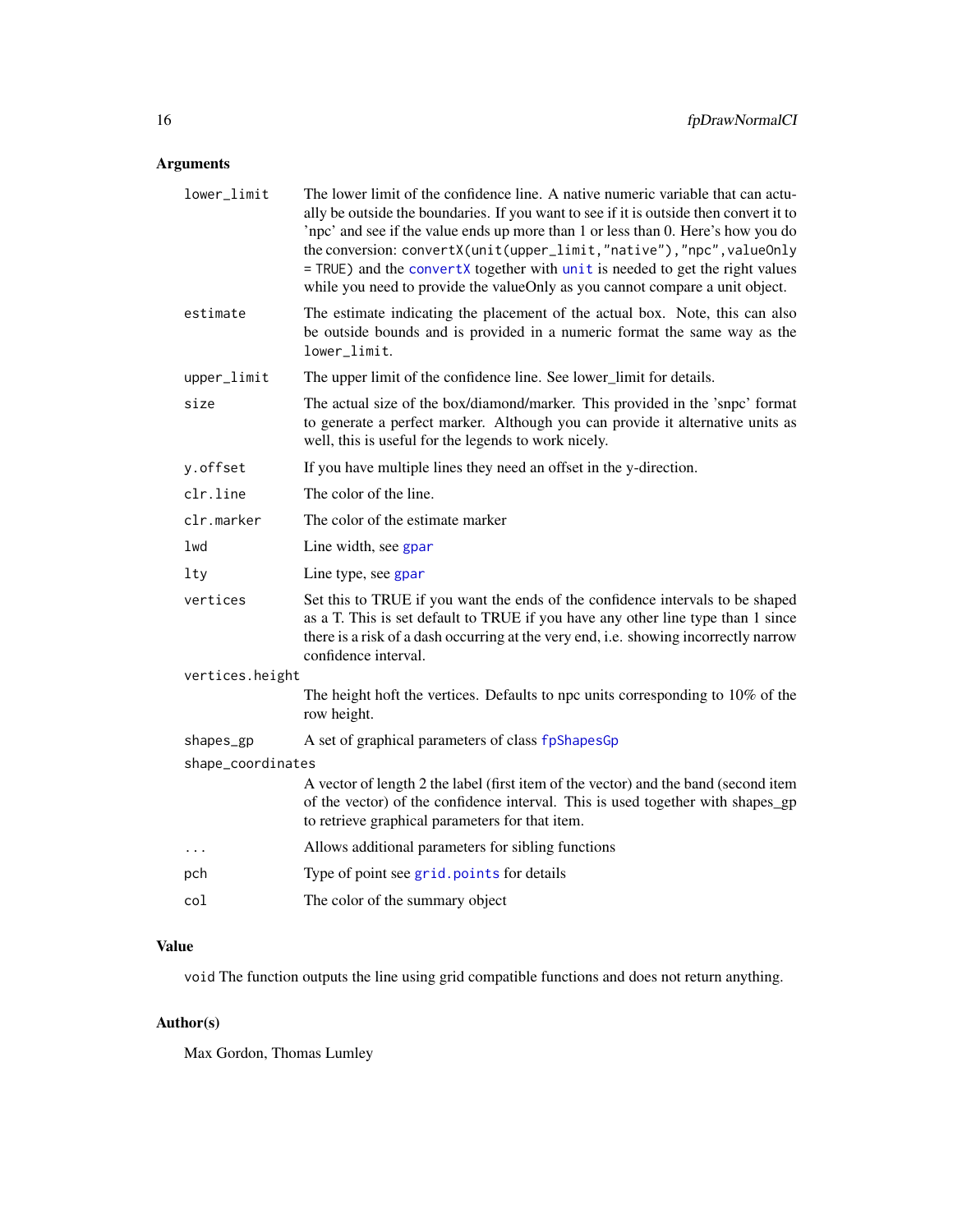# <span id="page-16-0"></span>fpDrawNormalCI 17

### See Also

Other forestplot functions: [forestplot\(](#page-3-1)), [fpColors\(](#page-10-1)), [fpLegend\(](#page-18-1)), [fpShapesGp\(](#page-19-1))

### Examples

```
ask \leq par(ask = TRUE)
test_data <- data.frame(
  coef1 = c(1, 1.59, 1.3, 1.24),coef2 = c(1, 1.7, 1.4, 1.04))
test_data$low1 <- test_data$coef1 - 1.96 \times c(0, .2, .1, .15)test_data$high1 <- test_data$coef1 + 1.96 * c(0, .2, .1, .15)
test_data$low2 <- test_data$coef2 - 1.96 \times c(0, .1, .15, .2)test_data$high2 <- test_data$coef2 + 1.96 * c(0, .1, .15, .2)
col_no <- grep("coef", colnames(test_data))
row_names <- list(
  list("Category 1", "Category 2", "Category 3", expression(Category >= 4)),
 list(
    "ref",
   substitute(
      expression(bar(x) == val),
      list(val = round(rowMeans(test_data[2, col_no]), 2))
   ),
    substitute(
      expression(bar(x) == val),
      list(val = round(rowMeans(test_data[3, col_no]), 2))
   ),
    substitute(
      expression(bar(x) == val),
      list(val = round(rowMeans(test_data[4, col_no]), 2))
   )
 )
\mathcal{L}coef <- with(test_data, cbind(coef1, coef2))
low <- with(test_data, cbind(low1, low2))
high <- with(test_data, cbind(high1, high2))
# Change all to diamonds
forestplot(row_names, coef, low, high,
  fn.ci_norm = fpDrawDiamondCI,
  title = "Cool study",
  zero = 1, boxsize = 0.25,
  col = fpColors(
   box = c("royalblue", "gold"),
   line = c("darkblue", "orange"),
   summary = c("darkblue", "red")
  ),
```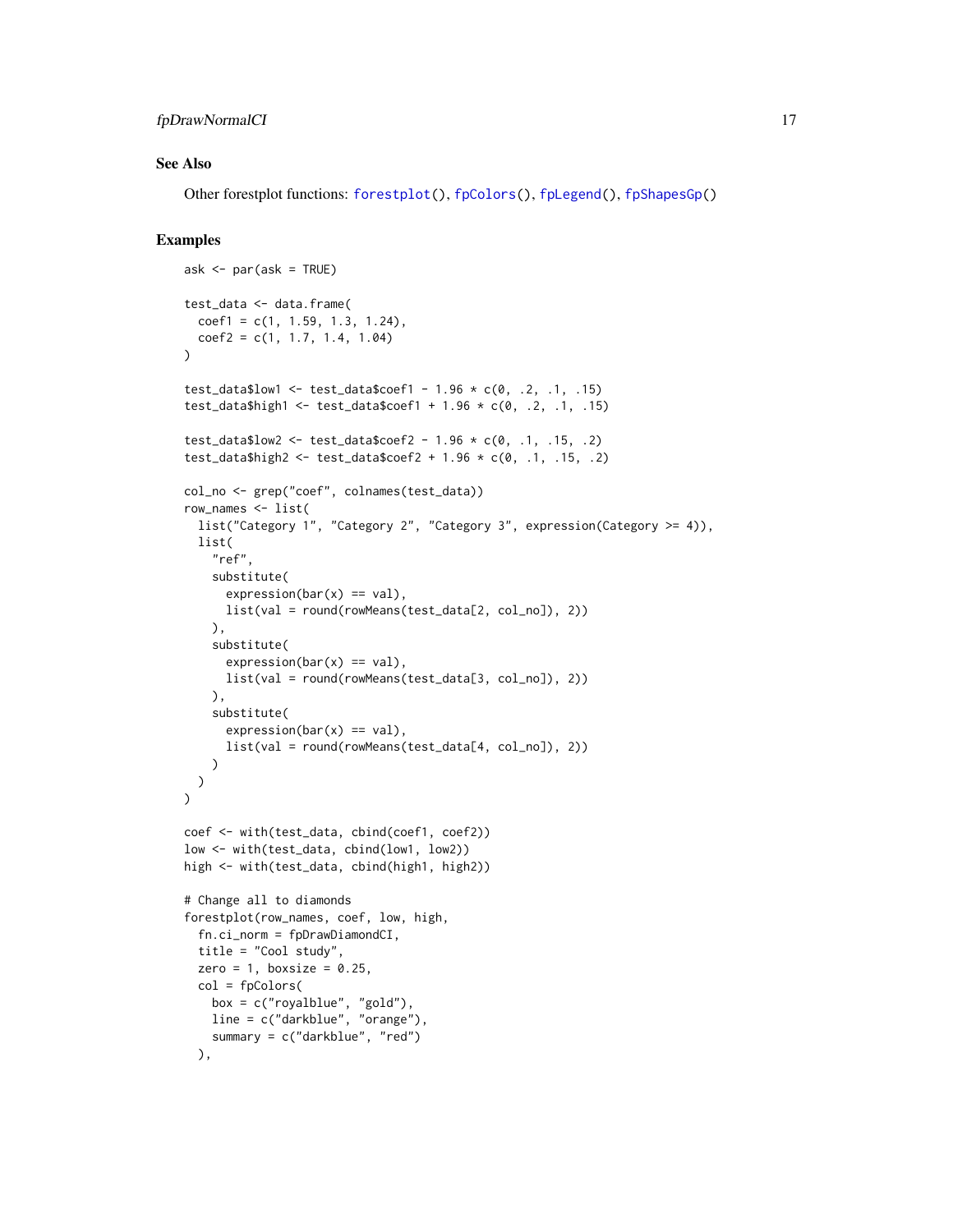```
xlab = "The estimates",
  new_page = TRUE,
  legend = c("Treatment", "Placebo"),
  legend_args = fpLegend(
   title = "Group",
   pos = list("topright", inset = .1),
   r = unit(.1, "snpc"),gp = gpar(col = "#CCCCCC", lwd = 1.5)\lambda\lambda# Change first to diamonds
forestplot(row_names, coef, low, high,
  fn.ci\_norm = c("fpDrawDiamondCI",
   rep("fpDrawNormalCI",
      times = nrow(coef) - 1)
  ),
  title = "Cool study",
  zero = 1, boxsize = 0.25,
  col = fpColors(
   box = c("royalblue", "gold"),
   line = c("darkblue", "orange"),
   summary = c("darkblue", "red")
  ),
  xlab = "The estimates",
  new_page = TRUE,
  legend = c("Treatment", "Placebo"),
  legend_args = fpLegend(
   title = "Group",
   pos = list("topright", inset = .1),
   r = unit(.1, "snpc"),gp = gpar(col = "#CCCCCC", lwd = 1.5)\lambda\mathcal{L}# You can also use a list with the actual functions
# as long as it is formatted [[row]][[column]]
# Note: if you have a non-square input then
# the software will reformat [[col]][[row]]
# to [[row]][[col]]
forestplot(row_names, coef, low, high,
  fn.ci_norm = list(
    list(fpDrawDiamondCI, fpDrawCircleCI),
    list(fpDrawNormalCI, fpDrawNormalCI),
    list(fpDrawNormalCI, fpDrawCircleCI),
   list(fpDrawNormalCI, fpDrawNormalCI)
  ),
  title = "Cool study",
  zero = 1, boxsize = 0.25,
  col = fpColors(
   box = c("royalblue", "gold"),
```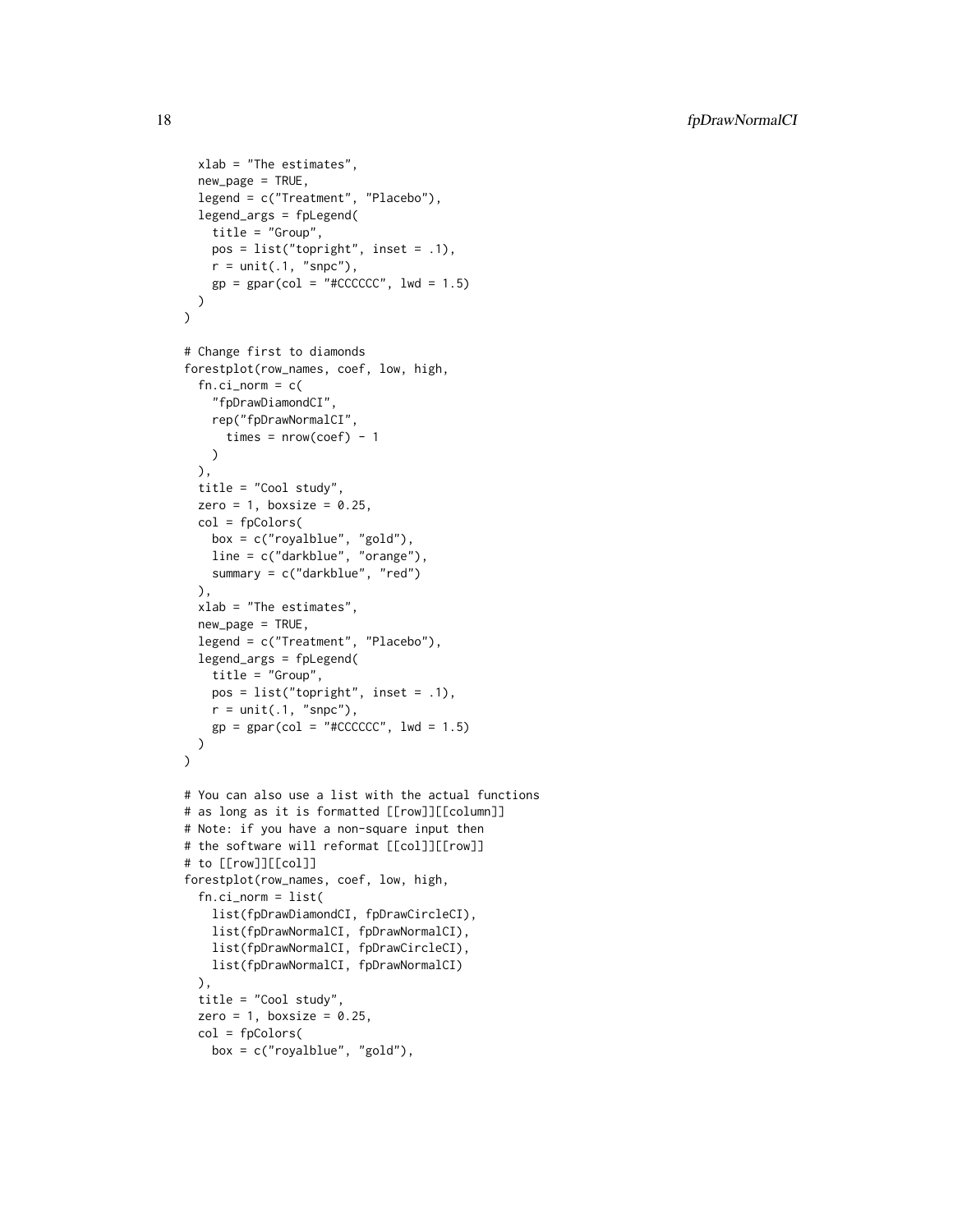#### <span id="page-18-0"></span>fpLegend 19

```
line = c("darkblue", "orange"),
    summary = c("darkblue", "red")
 ),
 xlab = "The estimates",
 new_page = TRUE,
 legend = c("Treatment", "Placebo"),
 legend_args = fpLegend(
    title = "Group",
   pos = list("topright", inset = .1),
   r = unit(.1, "snpc"),gp = gpar(col = "#CCCCCC", lwd = 1.5))
\mathcal{L}
```
par(ask = ask)

<span id="page-18-1"></span>fpLegend *A function for the legend used in forestplot()*

#### Description

This function encapsulates all the legend options that are used in the [forestplot](#page-3-1) function. This is in order to limit the crowding among the arguments for the [forestplot](#page-3-1) call.

#### Usage

```
fpLegend(
 pos = "top",gp = NULL,r = unit(0, "s npc"),padding = unit(ifelse(!is.null(gp), 3, 0), "mm"),
  title = NULL
)
```
#### Arguments

pos The position of the legend, either at the "top" or the "right" unless positioned inside the plot. If you want the legend to be positioned inside the plot then you have to provide a list with the same  $x \& y$  qualities as [legend](#page-0-0). For instance if you want the legend to be positioned at the top right corner then use pos = list("topright") - this is equivalent to pos = list( $x = 1, y = 1$ ). If you want to have a distance from the edge of the graph then add a inset to the list, e.g. pos  $=$  list("topright","inset" = .1) - the inset should be either a [unit](#page-0-0) element or a value between 0 and 1. The default is to have the boxes aligned vertical, if you want them to be in a line then you can specify the "align" option, e.g. pos = list("topright","inset" = .1,"align" = "horizontal")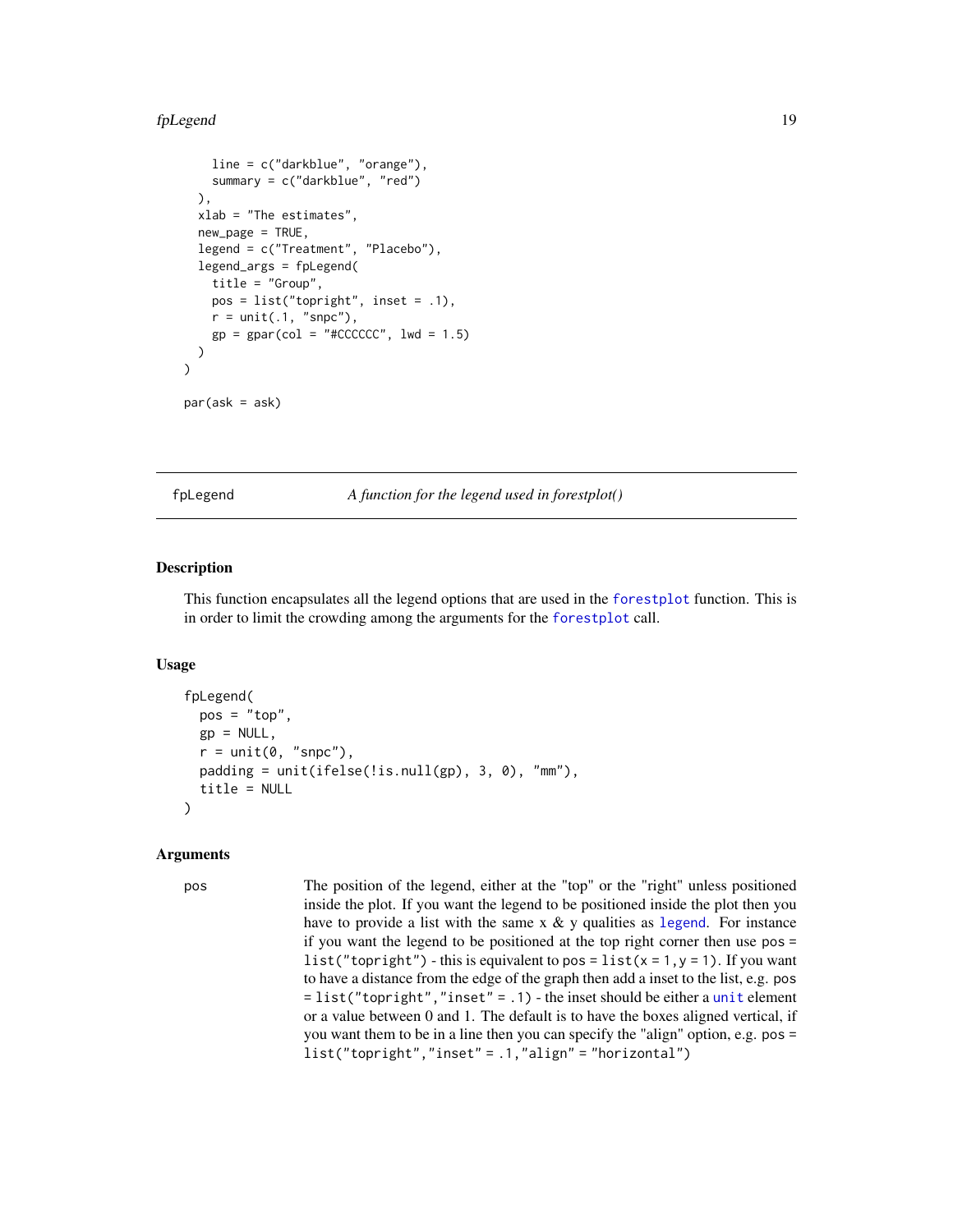<span id="page-19-0"></span>

| gp      | The gpar options for the legend. If you want the background color to be light<br>grey then use $gp = gpar(fill = "lightgrey")$ . If you want a border then set<br>the col argument: $gp = gpar(fill = "lightgrey", col = "black").$ You can<br>also use the lwd and lty argument as usual, $gp = gpar(lwd = 2, lty = 1)$ , will<br>result in a black border box of line type 1 and line width 2. |
|---------|--------------------------------------------------------------------------------------------------------------------------------------------------------------------------------------------------------------------------------------------------------------------------------------------------------------------------------------------------------------------------------------------------|
|         | The box can have rounded edges, check out grid.roundrect. The r option<br>should be a unit object. This is by default unit $(0, "s\n$ g npc" ) but you can choose<br>any value that you want. The "snpc" unit is the preferred option.                                                                                                                                                           |
| padding | The padding for the legend box, only used if box is drawn. This is the distance<br>from the border to the text/boxes of the legend.                                                                                                                                                                                                                                                              |
| title   | The title of the legend if any                                                                                                                                                                                                                                                                                                                                                                   |

# Value

list Returns a list with all the elements

# See Also

Other forestplot functions: [forestplot\(](#page-3-1)), [fpColors\(](#page-10-1)), [fpDrawNormalCI\(](#page-12-1)), [fpShapesGp\(](#page-19-1))

<span id="page-19-1"></span>fpShapesGp *A function for graphical parameters of the shapes used in forestplot()*

# Description

This function encapsulates all the non-text elements that are used in the [forestplot](#page-3-1) function. As there are plenty of shapes options this function gathers them all in one place.

#### Usage

```
fpShapesGp(
  default = NULL,box = NULL,lines = NULL,
  vertices = NULL,
  summarv = NULL,
  zero = NULL,
  axes = NULL,hrz_lines = NULL,
  grid = NULL
\mathcal{E}
```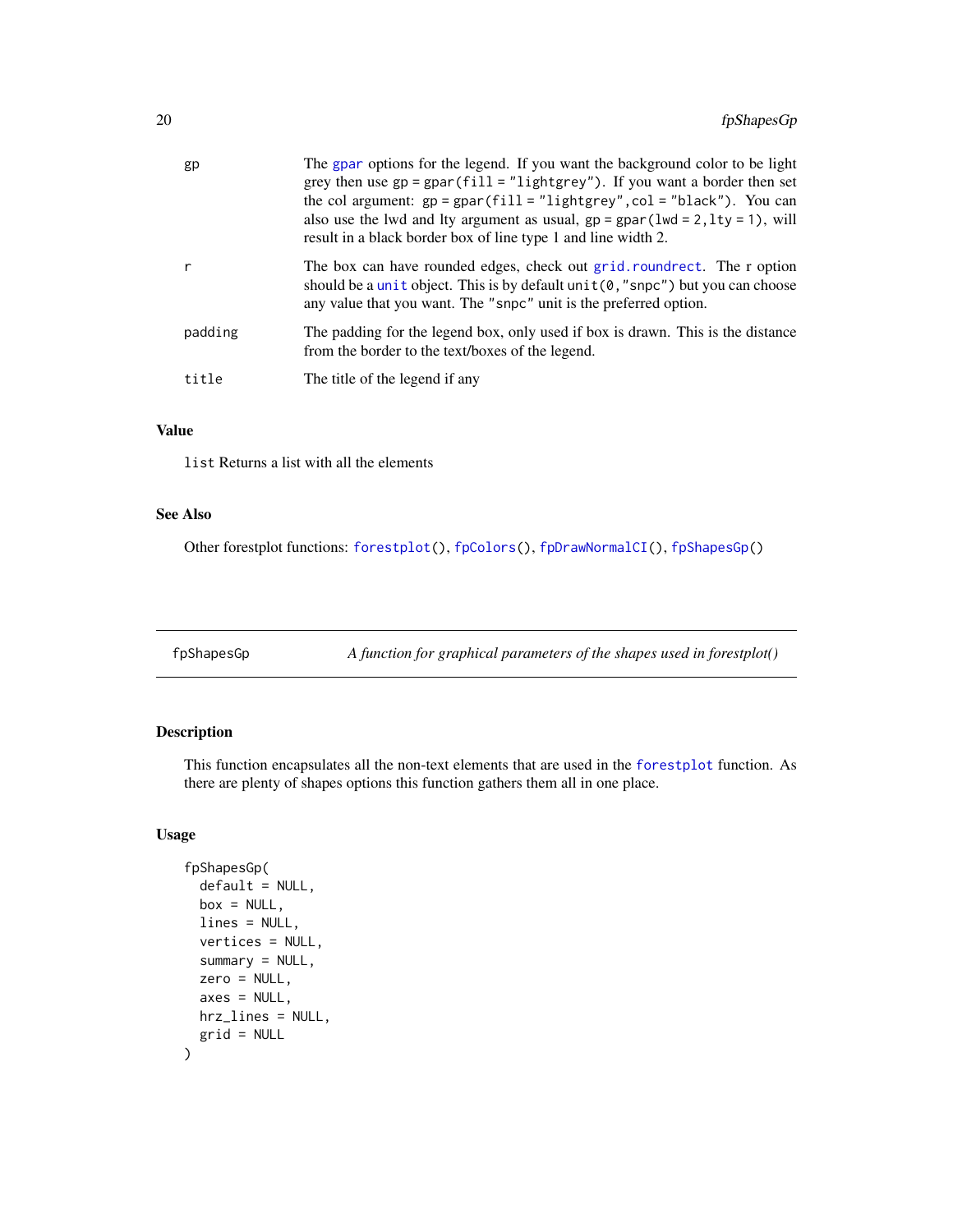# fpShapesGp 21

# Arguments

| default   | A fallback gpar for all unspecified attributes. If set to NULL then it defaults to<br>legacy parameters, including the col, lwd. xaxis, lwd. ci and lty. ci parame-<br>ter of fpColors.                                 |
|-----------|-------------------------------------------------------------------------------------------------------------------------------------------------------------------------------------------------------------------------|
| box       | The graphical parameters (gpar) of the box, circle or point indicating the point<br>estimate, i.e. the middle of the confidence interval (may be a list of gpars)                                                       |
| lines     | The graphical parameters (gpar) of the confidence lines (may be a list of gpars)                                                                                                                                        |
| vertices  | The graphical parameters (gpar) of the vertices (may be a list of gpars). If<br>ci. vertices is set to TRUE in forestplot vertices inherits from lines all<br>its parameters but Ity that is set to "solid" by default. |
| summary   | The graphical parameters (gpar) of the summary (may be a list of gpars)                                                                                                                                                 |
| zero      | The graphical parameters (gpar) of the zero line (may not be a list of gpars)                                                                                                                                           |
| axes      | The graphical parameters (gpar) of the x-axis at the bottom (may not be a list<br>of gpars)                                                                                                                             |
| hrz_lines | The graphical parameters (gpar) of the horizontal lines (may not be a list of<br>gpars)                                                                                                                                 |
| grid      | The graphical parameters (gpar) of the grid (vertical lines) (may be a list of<br>gpars)                                                                                                                                |

# Details

This function obsoletes [fpColors](#page-10-1).

If some, but not all parameters of a shape (e.g. box) are specified in gpar() such as setting lwd but not line color, the unspecified parameters default to the ones specified in default, then, default to legacy parameters of forestplot such as col.

Parameters box, lines, vertices, summary may be set as list containing several gpars. The length of the list must either be equal to the number of bands per label or to the number of bands multiplied by the number of labels, allowing specification of different styles for different parts of the forest plot.

The parameter grid can either be a single gpar or a list of gpars with as many elements as there are lines in the grid (as set by the xticks or grid arguments of forestplot)

Parameters zero, axes, hrz\_lines must either be NULL or gpar but cannot be lists of gpars.

# Value

list A list with the elements:

| default   | the gpar for default attributes             |
|-----------|---------------------------------------------|
| box       | the gpar or list of gpars of the box/marker |
| lines     | the gpar or list of gpars of the lines      |
| vertices  | the gpar or list of gpars of the vertices   |
| summary   | the gpar or list of gpars of the summary    |
| zero      | the gpar of the zero vertical line          |
| axes      | the gpar of the x-axis                      |
| hrz_lines | the gpar of the horizontal lines            |
| grid      | the gpar or list of gpars of the grid lines |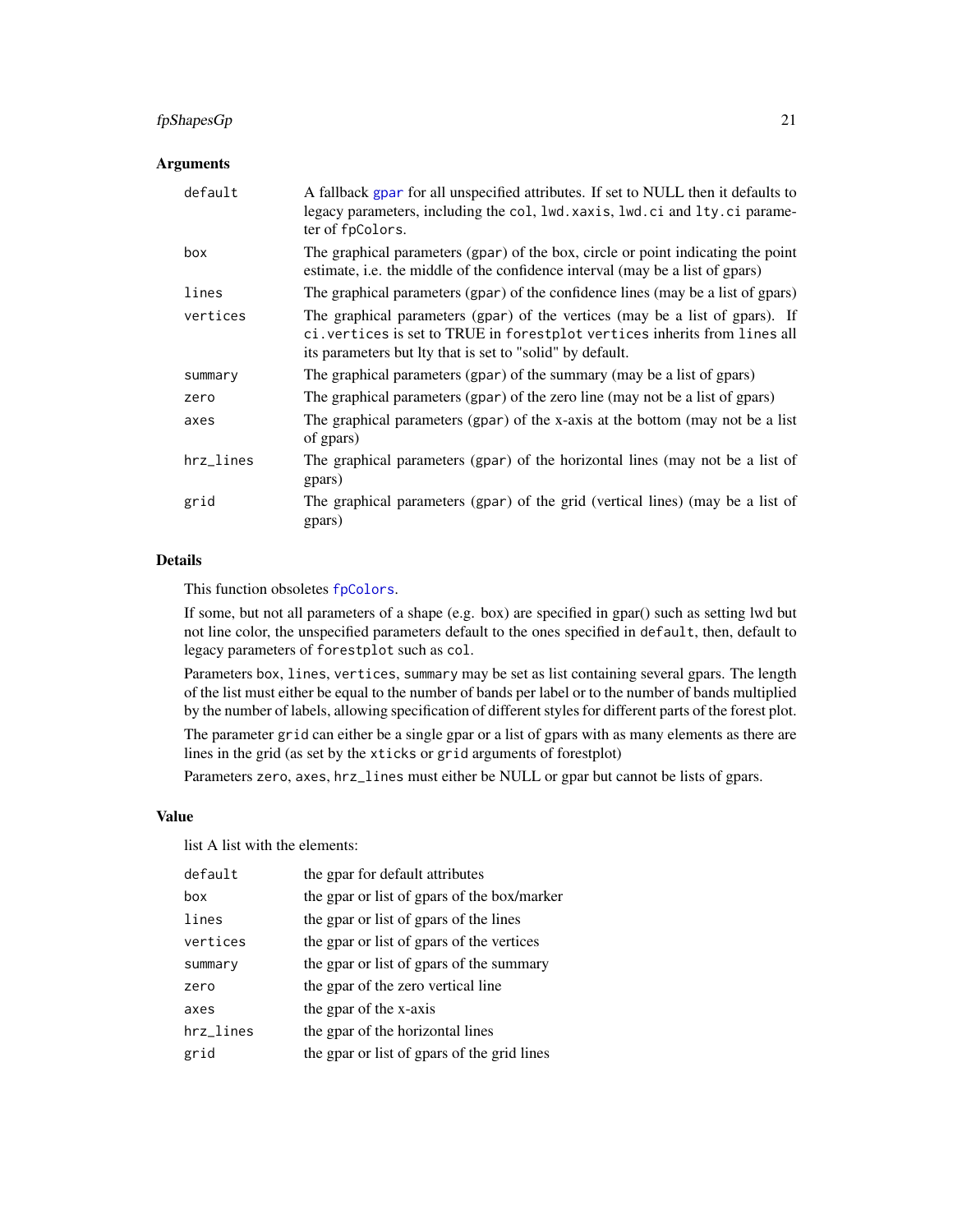#### <span id="page-21-0"></span>Author(s)

Andre GILLIBERT

## See Also

Other forestplot functions: [forestplot\(](#page-3-1)), [fpColors\(](#page-10-1)), [fpDrawNormalCI\(](#page-12-1)), [fpLegend\(](#page-18-1))

# Examples

```
ask <- par(ask = TRUE)
# An example of how fpShapesGp works
styles <- fpShapesGp(
  default = gpar(col = "pink", lwd = 2, lineend = "square", linejoin = "mitre"),
  grid = list(
   gpar(col = "blue"),
   gpar(col = "black"),
   gpar(col = "blue")),
  box = list(gpar(fill = "black"),
   gpar(fill = "blue"),
   gpar(fill = "black"),
   gpar(fill = "blue")),
 lines = gpar(lty = "dashed"),vertices = gpar(lwd = 5, col = "red")\lambdaforestplot(
  labeltext = c("Author1", "Author2", "Author3", "Author4"),
  grid = c(1, 3, 5),mean = 1:4, lower = 0:3, upper = 2:5,
  shapes_gp = styles
)
par(ask = ask)
```
<span id="page-21-1"></span>fpTxtGp *Get font settings for forestplot*

#### Description

This function generates all the [gpar\(](#page-0-0)) elements for the different text elements within the graph. Elements not specified inherit their default settings from the label argument.

#### Usage

fpTxtGp(label, summary, xlab, title, ticks, legend, legend.title, cex = 1)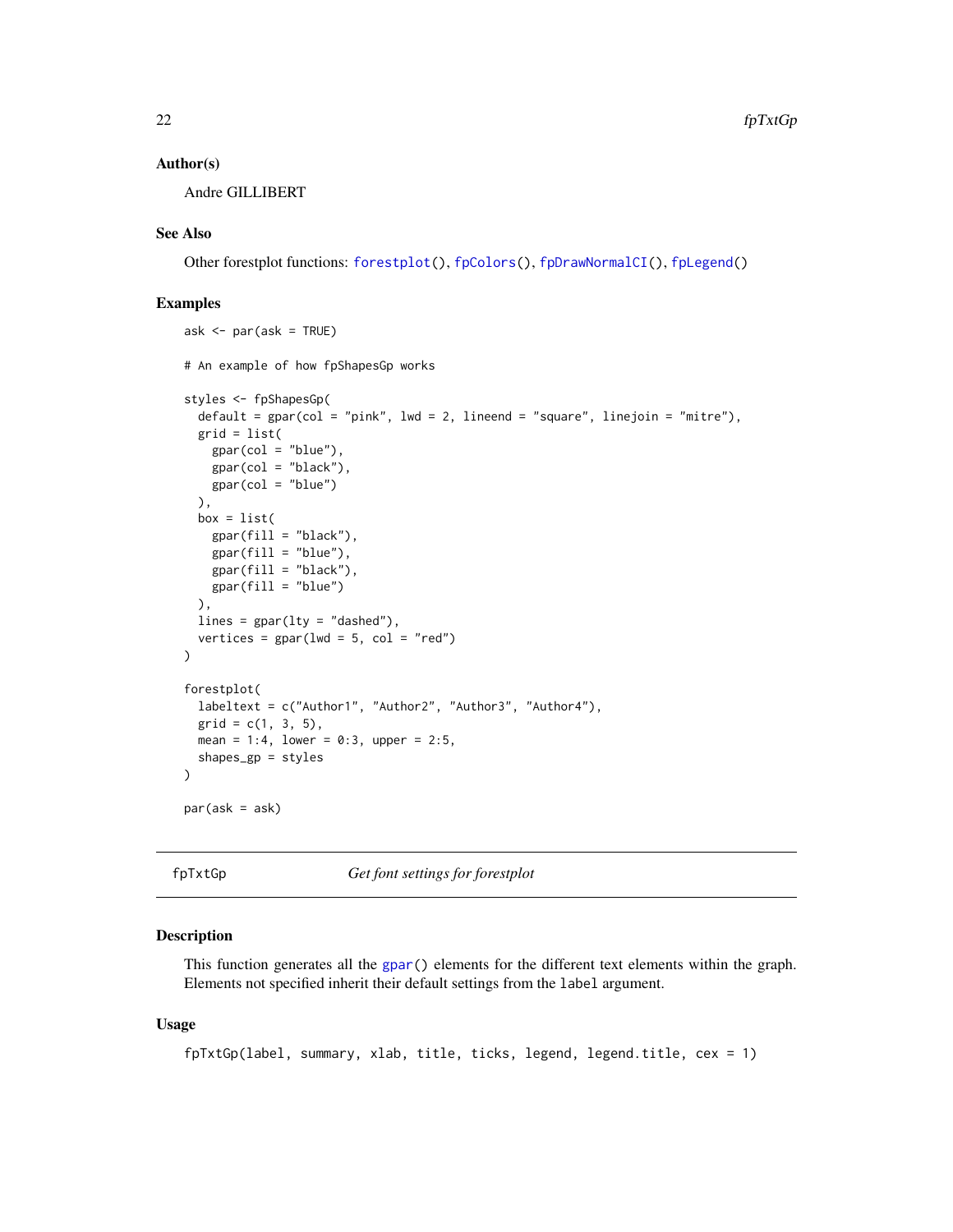#### <span id="page-22-0"></span>getTicks  $\sim$  23

#### Arguments

| label        | The text labels (see details below)    |
|--------------|----------------------------------------|
| summary      | The summary labels (see details below) |
| xlab         | The xlab text                          |
| title        | The plot title                         |
| ticks        | The ticks associated with the xlab     |
| legend       | The legend text                        |
| legend.title | The legend title                       |
| cex          | The font size                          |

# Value

A list of the fpTxtGp class

#### List arguments for label/summary

You can provide a list of elements for the label and summary in order to specify separate elements. If you provide a list in one dimension the gpar elements are assumed to follow the columns. If you provide a list of 2 dimensions the structure assumes is list[[row]][[column]] and the number of elements should correspond to the number of labels for the label argument, i.e. without the rows marked as summary elements. The same goes for summary arguments.

# Examples

```
fpTxtGp(label = gpar(fontfamily = "HersheySerif"))
```
<span id="page-22-1"></span>getTicks *Ticks for plot axis*

# Description

Gets the ticks in a formatted version. This is since I'm not always that fond of just pretty $(1:10/5)$ . In exponential form the ticks are determined from the 2-base, meaning that you get an intuitive feeling for when the value is doubled.

# Usage

getTicks(low, high = low, clip =  $c(-Inf, Inf)$ , exp = FALSE, digits = 0)

# Arguments

| low    | lower bound, can be a single number or a vector                        |
|--------|------------------------------------------------------------------------|
| high   | upper bound - optional, you can just have all data in the low variable |
| clip   | if the ci are clipped                                                  |
| exp    | If the value should be in exponential form (default)                   |
| digits | Number of digits - used in exp mode                                    |
|        |                                                                        |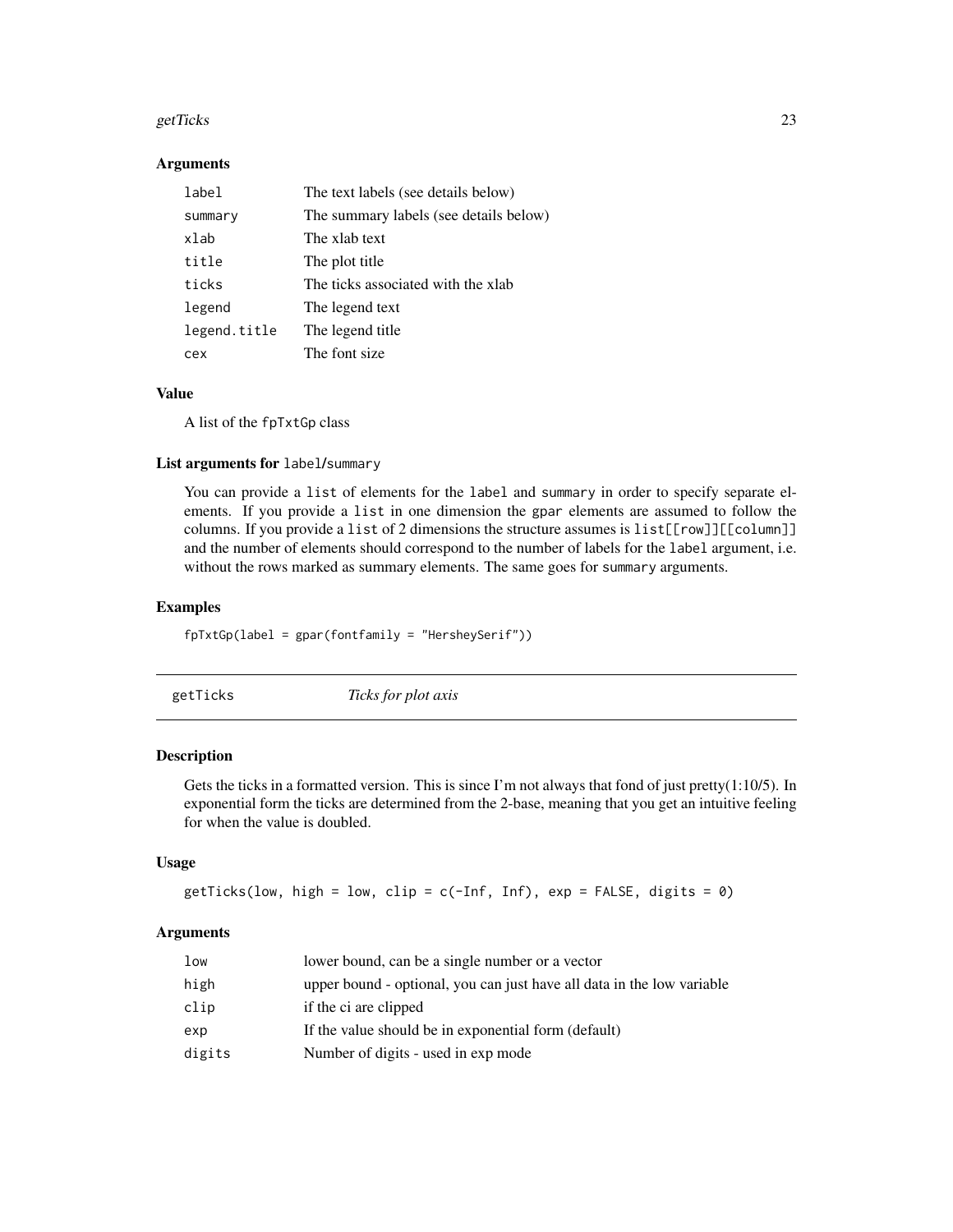# <span id="page-23-0"></span>Details

This function is far from perfect and I recommend specifying yourself the ticks that you want.

# Value

vector Returns a vector with the ticks

# Examples

```
test_data <- data.frame(
  coef = c(2, 0.5),
  low = c(1.5, 0.05),
  high = c(3, 0.75),
  boxsize = c(0.5, 0.5))
# Exponential form where the exponent base i 2 for easier understanding
getTicks(
  low = test_data$low,
  high = test_data$high,
  clip = c(-Inf, Inf),exp = TRUE\mathcal{L}# Non exponential form with using pretty
getTicks(
  low = test_data$low,
  high = test_data$high,
  clip = c(-Inf, Inf),exp = FALSE)
# A very simple example
getTicks(1:5 * 2.33,
  exp = FALSE)
# A slightly more advanced exponential version
getTicks(1:10 * .33,
  digits = 2,
  exp = TRUE)
```
HRQoL *Regression coefficients and confidence intervals from HRQoL study*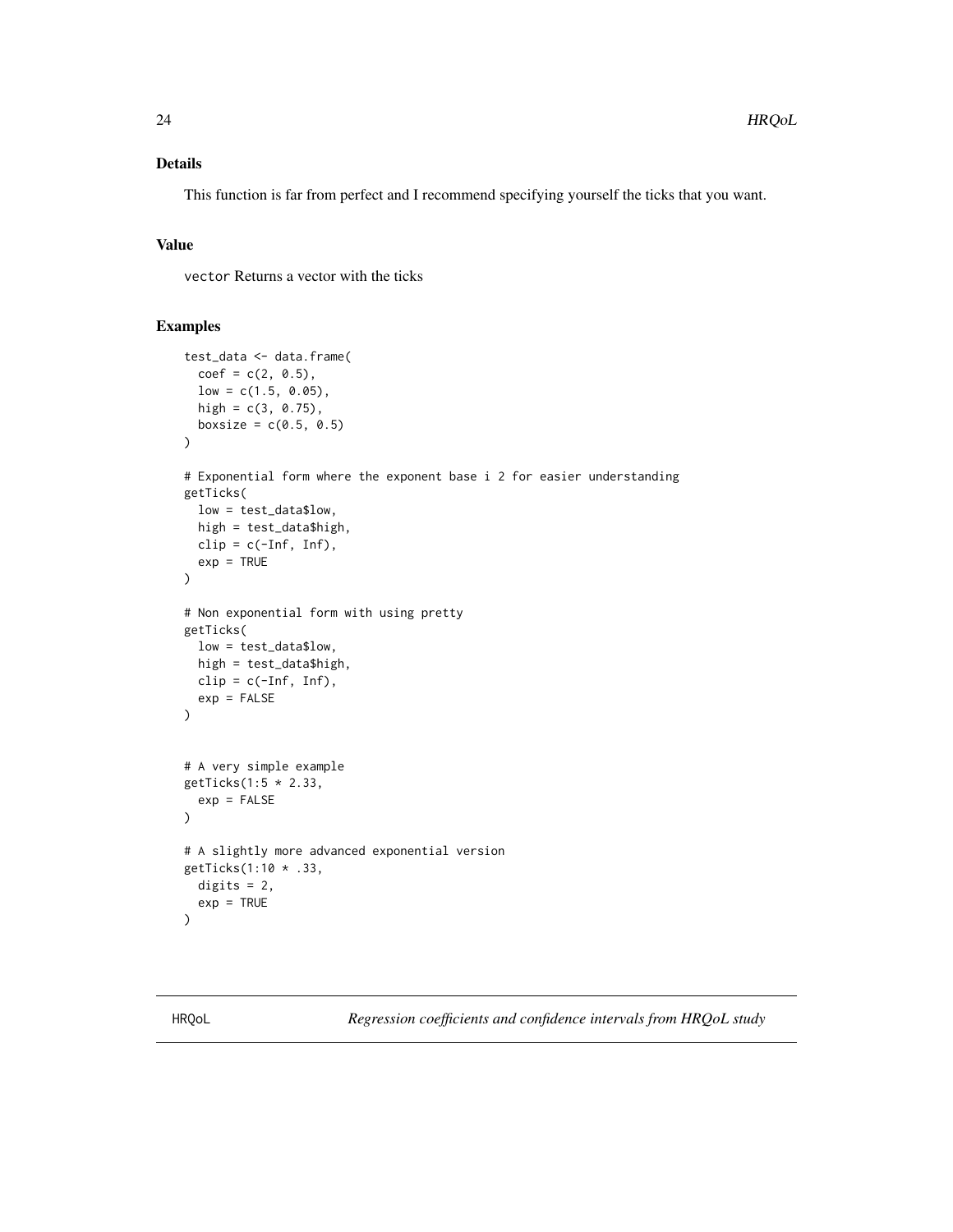# <span id="page-24-0"></span>prDefaultGp 25

# Description

The data is a list containing the Swedish and the Danish coefficients for health related quality of life (HRQoL) 1 year after total hip arthroplasty surgery. The age is modeled as a spline and is therefore presented as a contrast.

#### Author(s)

Max Gordon <max@gforge.se>

| prDefaultGp | Construct default parameters from arguments that may include miss- |
|-------------|--------------------------------------------------------------------|
|             | <i>ing arguments</i>                                               |

# Description

Construct default parameters from arguments that may include missing arguments

# Usage

prDefaultGp(col, lwd, lty)

# Arguments

| col | Line color (or missing) |
|-----|-------------------------|
| lwd | Line width (or missing) |
| ltv | Line type (or missing)  |

# Value

a [gpar](#page-0-0) object containing these three attributes

prGetShapeGp *A function to extract graphical parameters from a fpShapesGp object*

## Description

A function to extract graphical parameters from a fpShapesGp object

#### Usage

```
prGetShapeGp(
  shapes_gp,
  coords,
  object,
  default = grid::gpar(),nodefault = FALSE
)
```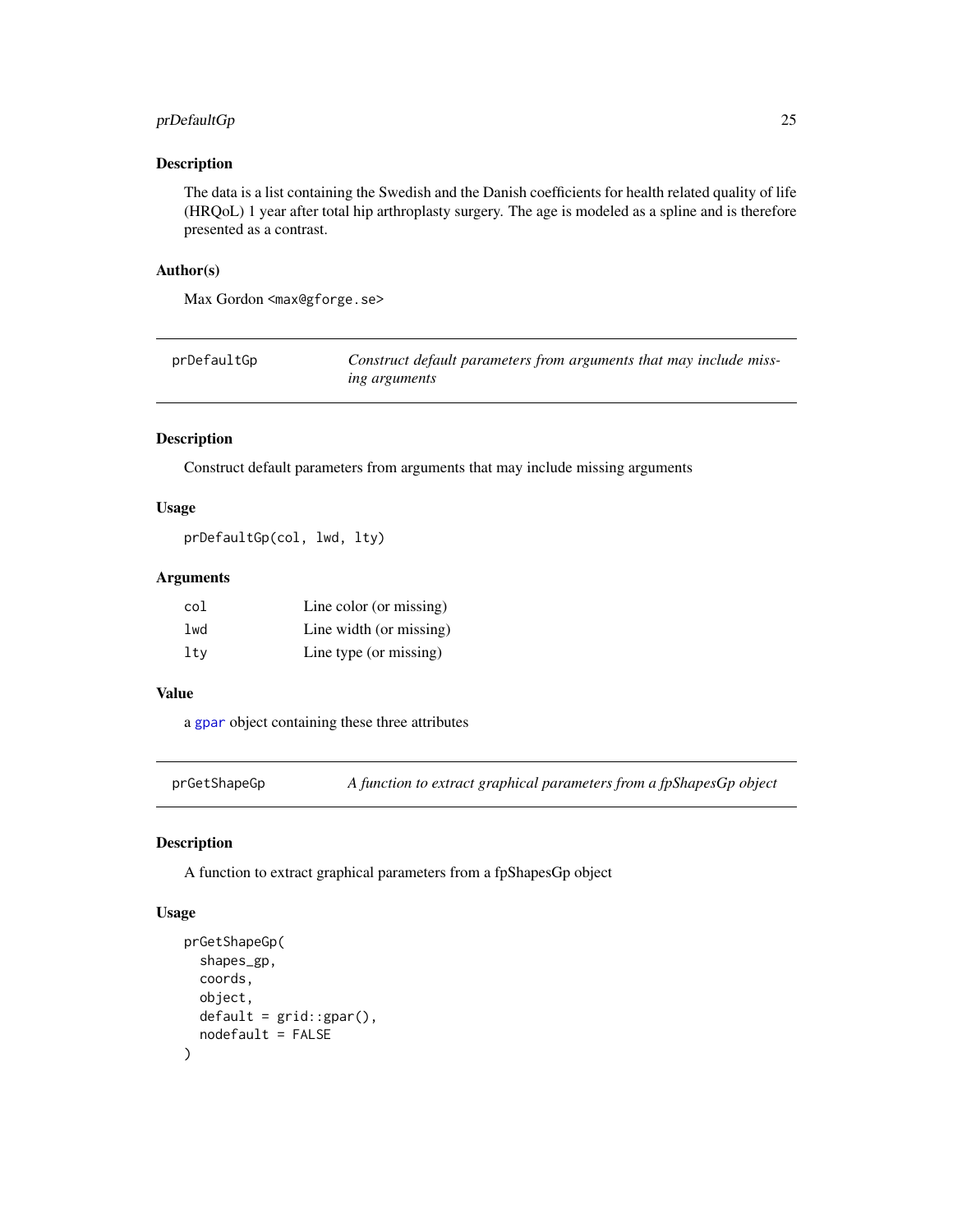# <span id="page-25-0"></span>Arguments

| shapes_gp | An object of class fpShapesGp specifying all graphical parameters                                                                                                                                                                                                                                                                                                                                                                                                                                                                                                                                                                     |
|-----------|---------------------------------------------------------------------------------------------------------------------------------------------------------------------------------------------------------------------------------------------------------------------------------------------------------------------------------------------------------------------------------------------------------------------------------------------------------------------------------------------------------------------------------------------------------------------------------------------------------------------------------------|
| coords    | A numeric vector of length 2, specifying the label number (first item of the<br>vector) and the confidence band number within this label; that can be $\geq$ 2 if<br>there are multiple confidence bands per label. Can be NULL for objects that are<br>used only once (e.g. axes). Vector coords must have an R attribute max. coords<br>as numeric vector of length 2 specifying the total number of labels and number<br>of confidence bands by label for the forest plot. The first coordinate specify the<br>label number and the second coordinate (for multi-band forest plots) specifies<br>the band number within the label. |
| object    | One of "box", "lines", "vertices", "summary", "zero", "axes", "hrz_lines"<br>or "grid", refering to the object for which the graphical parameters are re-<br>quested.                                                                                                                                                                                                                                                                                                                                                                                                                                                                 |
| default   | Default attributes to rely on when neither found in shapes_gp\$object nor in<br>shapes_gp\$default                                                                                                                                                                                                                                                                                                                                                                                                                                                                                                                                    |
| nodefault | Logical. If TRUE, do not search attribute in shapes_gp\$default                                                                                                                                                                                                                                                                                                                                                                                                                                                                                                                                                                       |
|           |                                                                                                                                                                                                                                                                                                                                                                                                                                                                                                                                                                                                                                       |

# Value

An object of class [gpar](#page-0-0)

# Author(s)

Andre GILLIBERT

prMergeGp *A function to merge two sets of graphical parameters*

# Description

A function to merge two sets of graphical parameters

# Usage

```
prMergeGp(weak = gpar(), strong = gpar())
```
# Arguments

| weak   | A gpar                                                    |
|--------|-----------------------------------------------------------|
| strong | Another gpar, with parameters taking precedence over weak |

# Value

A [gpar](#page-0-0) merging attributes of both weak and strong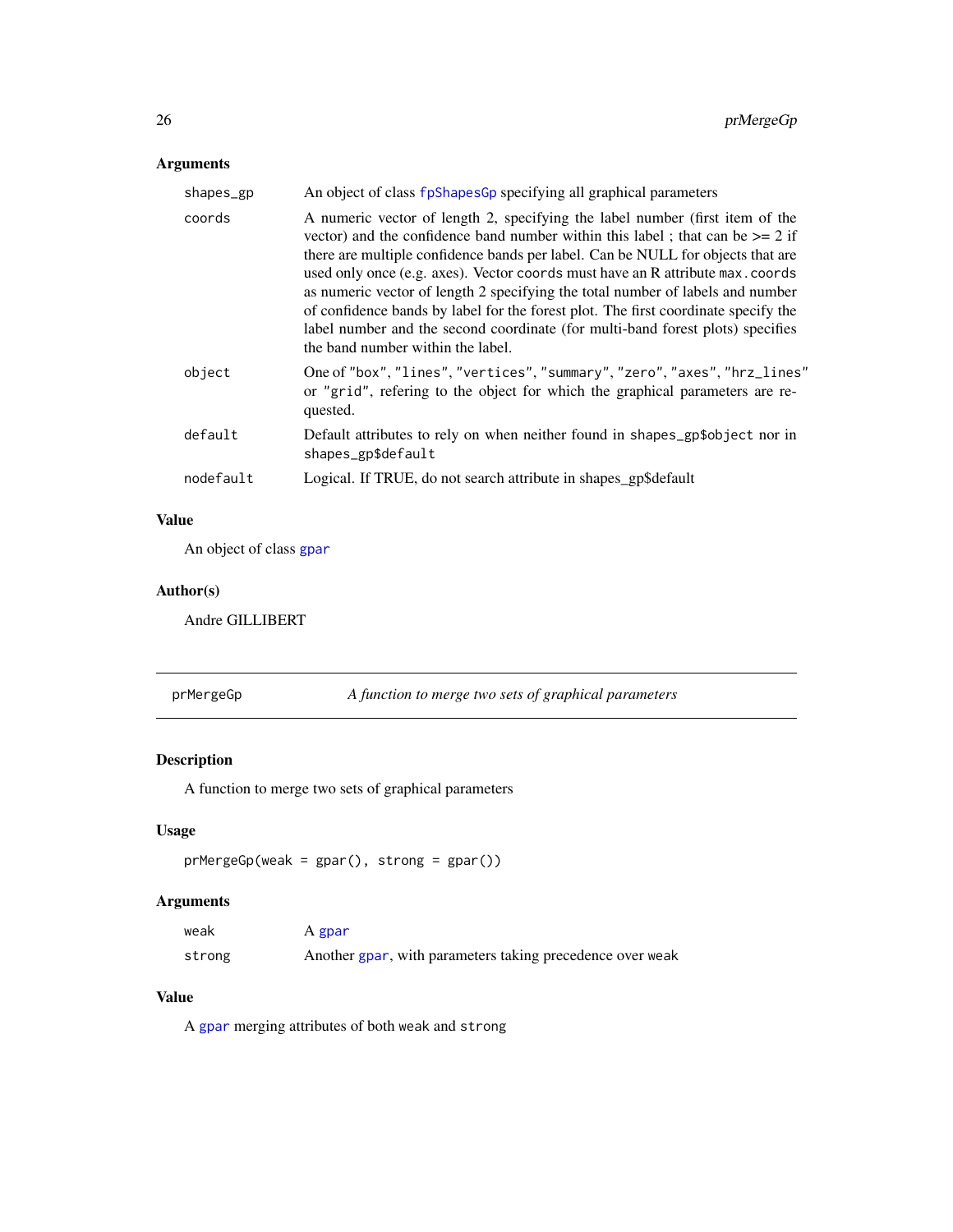<span id="page-26-0"></span>safeLoadPackage *Safely loads package*

# Description

Stops if the package doesn't exist

# Usage

safeLoadPackage(package)

# Arguments

package string naming the package/name space to load.